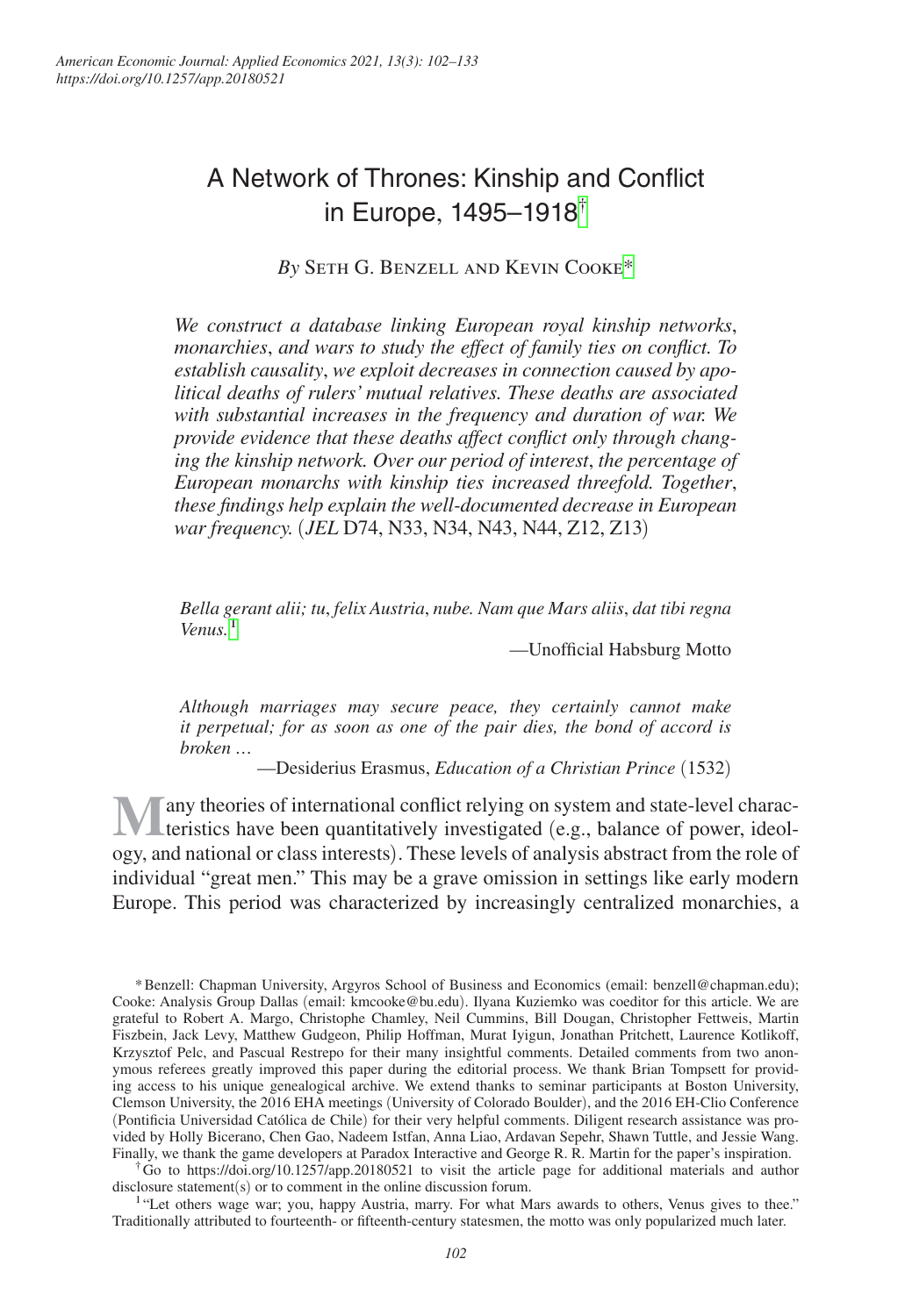system of government that placed the personal relationships of monarchs at the center of politics. Dynastic marriages, strategically arranged by the Habsburgs and others, knit together ruling families across the continent. Using genealogical data, we provide evidence that the interpersonal kinship relationships among rulers played a critical role in interstate conflict, bringing individual-level theories into the realm of quantitative analysis. We show, ceteris paribus, that countries led by rulers with family ties were less likely to fight wars. This study adds to a growing literature supporting the view that individual leaders play an important role in political and macroeconomic outcomes.<sup>[2](#page-1-0)</sup>

To study the relationship between kinship networks and war, we construct a unique dataset that combines genealogical records of European royalty with contemporaneous conflict data. Our dataset links three main components. First, we generate a list of sovereign Christian monarchies. For each monarchy, we document its history of rulers. Second, we combine and expand existing datasets on European states, conflicts, and related covariates. Finally, we build a dynamic kinship network between the royals of Europe based on Tompsett's (2014) genealogical data. Nodes in the network are individuals alive in a given year; edges exist between siblings, parents and children, and married couples. Pairs of monarchs may be connected more or less closely through these ties. The network evolves as individuals are born, marry, divorce, and die.

Due to the endogenous nature of marriage, estimating a causal relationship is not straightforward. The explicit purpose of many royal marriages was to end a conflict or reduce the likelihood of future conflict. Therefore, kinship ties may have been disproportionately formed between dynasties with a high propensity for war. This would introduce a positive bias in any OLS estimate of the effect of kinship on war. We provide a conceptual framework that captures this idea and helps to guide our analysis.

We overcome this challenge by exploiting exogenous negative variation in kinship ties caused by the deaths of individuals important to the kinship network. When a mutual relative along the shortest path between a pair of monarchs dies, that path is broken. The kinship distance between the pair of rulers (weakly) increases. The deceased individuals may be rulers themselves or other members of a royal family (although we never use a monarch's death as an instrument for their own country's political ties). To ensure deaths are exogenous with regard to the international political situation, we exclude deaths due to battle, assassination, and execution. Using variation in kinship network distance induced by these deaths, we show that increased kinship distance is associated with a higher rate of conflict between a pair of countries.

We find quantitatively large effects. Our results imply that a pair of monarchs whose only family connection is a pair of married children would see a 9.5 percentage point increase in their annual war probability if this marriage tie were dissolved. This finding is robust to different measures of kinship distance. This result is strong

<span id="page-1-0"></span>2See, e.g., Jones and Olken (2005) on leaders and economic growth and Fisman (2001) on political connections.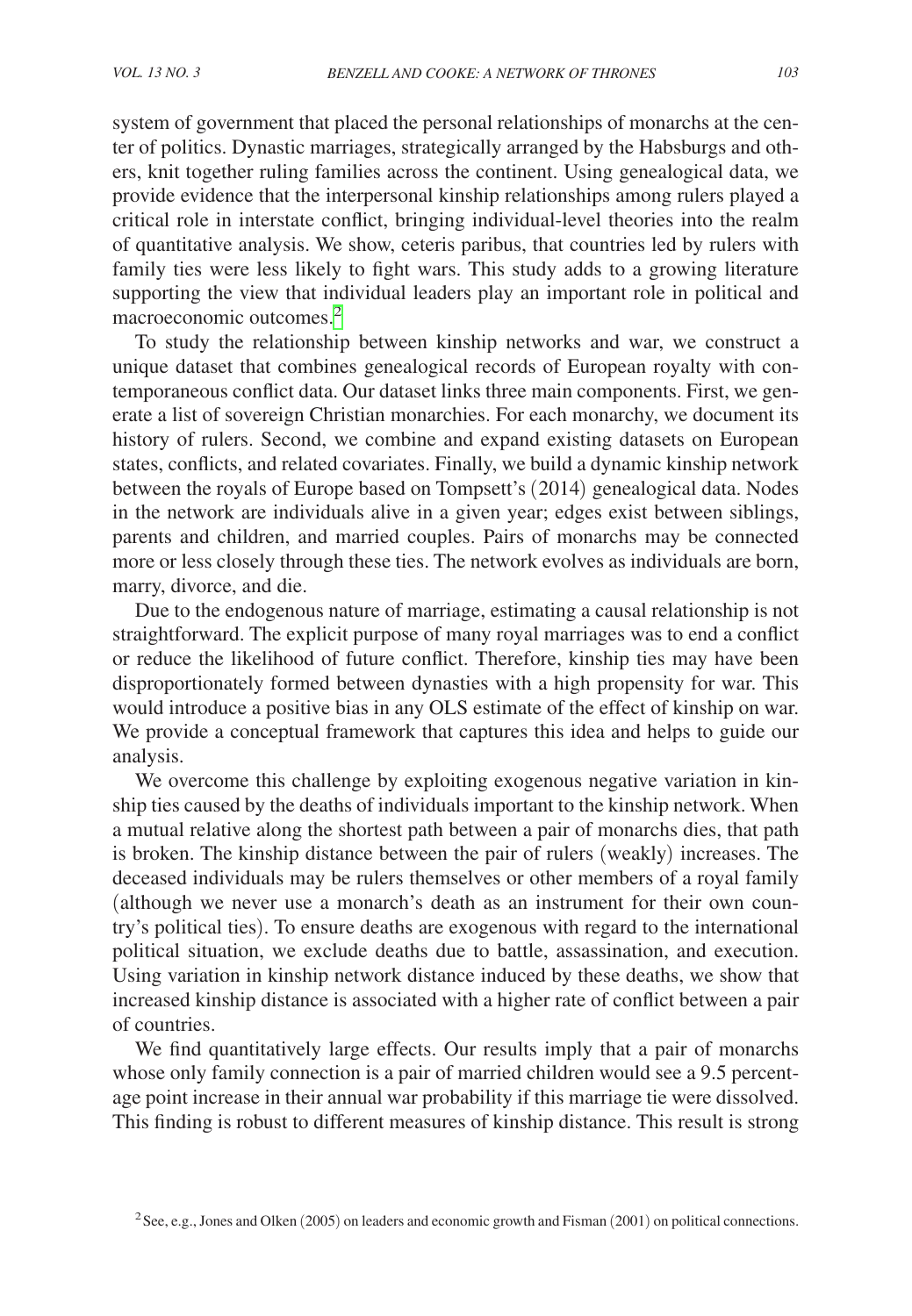evidence for the claim that kinship ties between rulers increase the likelihood of diplomatic resolutions to potential conflicts.

Using placebo analyses and other robustness checks, we exclude certain other mechanisms through which shortest path deaths could cause war. The death of a monarch's immediate relative *off-path* does not lead to an increased chance of war. Shortest path deaths only raise the chance of war between the pair of impacted countries; these deaths do not affect the pair's overall war propensity with third parties. We also show that deaths of mutual relatives from third-party states still increase the chance of war between dyads. Most importantly, the effect of on-path deaths on dyadic war is still large and significant even after excluding on-path deaths of monarchs from third countries. This indicates that the effect we detect is not solely driven by succession crises, economic shocks, or political vacuums introduced by monarchical death.

In reduced form, we show that dyadic war probability increases after the death of an on-path mutual relative.<sup>[3](#page-2-0)</sup> The most conservative way to interpret such a finding is that on-path deaths raise the chance of war but tell us nothing about the effect of kinship connection itself. However, we believe that the historical and statistical evidence allows us to make a stronger claim. Our interpretation is that kinship ties between rulers lower negotiation costs and increase the peace dividend, increasing the likelihood of diplomatic resolutions to potential conflicts. This interpretation does not rule out the likely possibility that the effect of kinship ties on conflict is mediated by one or more interrelated channels. For example, tight kinship ties might increase trade or cultural diffusion between a pair of countries, increasing the peace dividend. Similarly, monarchs connected by kinship might trust each other more or be better able to observe each other's actions, either of which might lower negotiation costs. We leave disentangling these intermediate mechanisms connecting kinship and war to future research, should the necessary data ever become available.<sup>4</sup>

In line with previous literature, we observe a more than 50 percent decline in the prevalence of war after 1800 (Levy 1983, Gat 2013). We also document a new fact: kinship ties between European monarchs grew substantially over time. If one accepts our preferred interpretation, that kinship networks promote peace, growing kinship networks can explain 45 percent of the nineteenth-century decline in European war frequency.

# **I. Background**

We limit our analysis to the monarchies of Christian Europe from 149[5](#page-2-2) to 1918.<sup>5</sup> Giving a complete account of this rich and fascinating period is far beyond the

<span id="page-2-0"></span><sup>&</sup>lt;sup>3</sup>These deaths can be viewed as an "intent-to-treat" true underlying kinship, with our IV analysis being a way to put units on the concept of "kinship."

<span id="page-2-1"></span><sup>&</sup>lt;sup>4</sup>A shock to kinship ties likely simultaneously changes many aspects of the relationship between countries. We measure the net effect of such a change to the international system on conflict. Unfortunately, no satisfactory long-term cross-country panels of bilateral trade, cultural diffusion, royal cohabitation, or courtly information gathering currently exist to study any of these mechanisms in sufficient detail to study the interrelation between these outcomes. 5Geographically, this roughly corresponds to continental Europe, the British Isles, the Mediterranean Islands,

<span id="page-2-2"></span>and Russia. While, for example, the Ottoman Empire played a major role in European conflict, we are not aware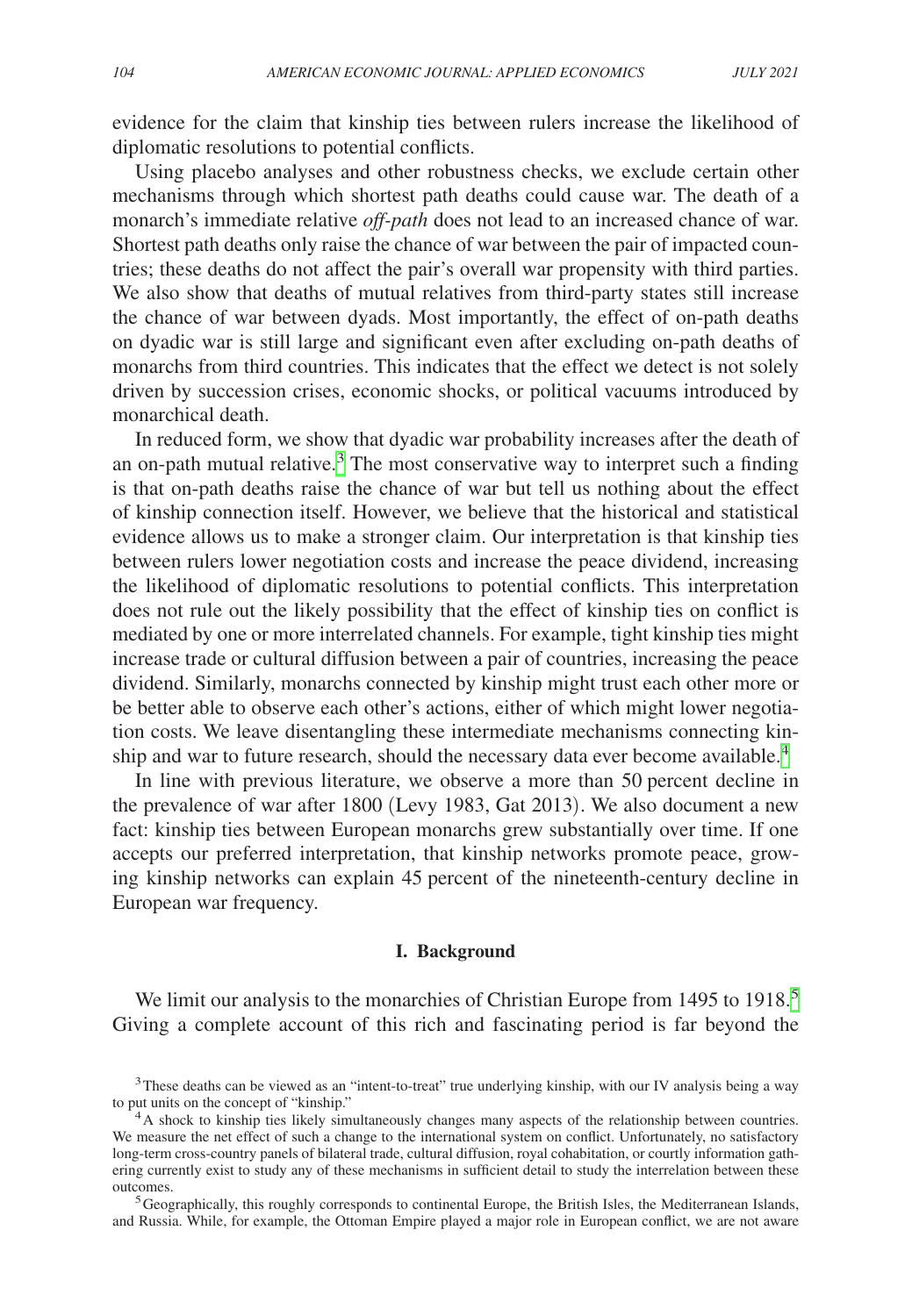scope of this paper. However, this section briefly describes some of the institutions relevant to our analysis.<sup>[6](#page-3-0)</sup>

During the period from the end of the fifteenth century to the middle of the eighteenth century—typically referred to as "early modern"—monarchy was an ubiquitous form of government. While many monarchs aspired to absolute power, most early modern European dynastic governments were mixed systems with vary-ing degrees of royal, aristocratic, and parliamentary power.<sup>[7](#page-3-1)</sup> In the seventeenth and eighteenth centuries, the trend was toward centralization of power in the hands of the monarch. Toward the end of our sample, constitutional constraints limited the power of monarchs in many countries.<sup>8</sup> Whatever their de jure and de facto limitations, the monarch was always one of the most, if not the most, important leaders in any polity during our period. This was especially true when it came to matters of interstate conflict. For example, in Britain, even during periods when the Parliament and Cabinet decided whether to declare war, the king was in charge of the war's conduct (Hoffman 2012).

In most monarchies, rule was hereditary, although countries differed in the details of succession (especially regarding the possibility of women to inherit the throne). [9](#page-3-3) A common norm was that in order to be eligible to inherit a throne, both parents of an heir must be royal. In some regions with stronger aristocracies (such as Poland), the monarch would be elected for life by a council of nobles. Importantly, even in these regions, new leaders were typically selected from a single great family.

Monarchs were not only political leaders but also patriarchs and matriarchs of their families. Close family members of the ruler were often selected to be ambassadors, advisers, and military leaders. Marriages of members of the royal family were typically arranged or approved by the monarch.<sup>[10](#page-3-4)</sup>

These institutions made dynastic marriage a common way to build relatively stable political connections between polities. Fleming (1973) provides evidence that such marriage arrangements were greatly influenced by international and domestic political concerns. Studying the descendants of King George I of England, she finds that royals were more likely to marry foreigners, other royals, and close relatives when compared to the lower nobility. Royals were also less likely to marry commoners. In the data section of this paper, we comprehensively document the ubiquity of interdynastic ties.

of any examples of Christian and non-Christian royal intermarriage during this interval. Therefore, the exclusion of non-Christian states does not impact our results. For a more detailed explanation of inclusion criteria, see online

<span id="page-3-0"></span><sup>&</sup>lt;sup>6</sup>For a one-volume history focused on international conflict, consider *Europe: The Struggle for Supremacy, from* 1453 to the Present (Simms 2014).

<span id="page-3-1"></span><sup>&</sup>lt;sup>7</sup> Absolute monarchy was an ideal articulated by Jean Bodin and others. For more details on early modern government, see Bonney (1991), especially chapter 6, "The Rise of European Absolutism."

<span id="page-3-2"></span><sup>&</sup>lt;sup>8</sup>Marshall and Gurr (2014) provide an index of the constraints on the authority of monarchs covering the last century of our sample. In 1816, they score 16 monarchies in our data. They find in 11 that the monarch had "unlimited authority." By 1900, only two monarchies maintain this status. On a scale of 1–7, the average constraint score

<span id="page-3-3"></span> $\degree$ Roca Fernández (2016) investigates the consequences of inheritance rules for the development of state capacity, arguing male primogeniture leads to more powerful states in the long run.

<span id="page-3-4"></span><sup>&</sup>lt;sup>10</sup> Sometimes this principle was legally codified. For example, King George III, upset at the nonstrategic marriage of his brother, passed the Royal Marriages Act (1772) through Parliament, which required members of the English royal family to have their marriages approved by the reigning monarch. This law was only repealed in 2015.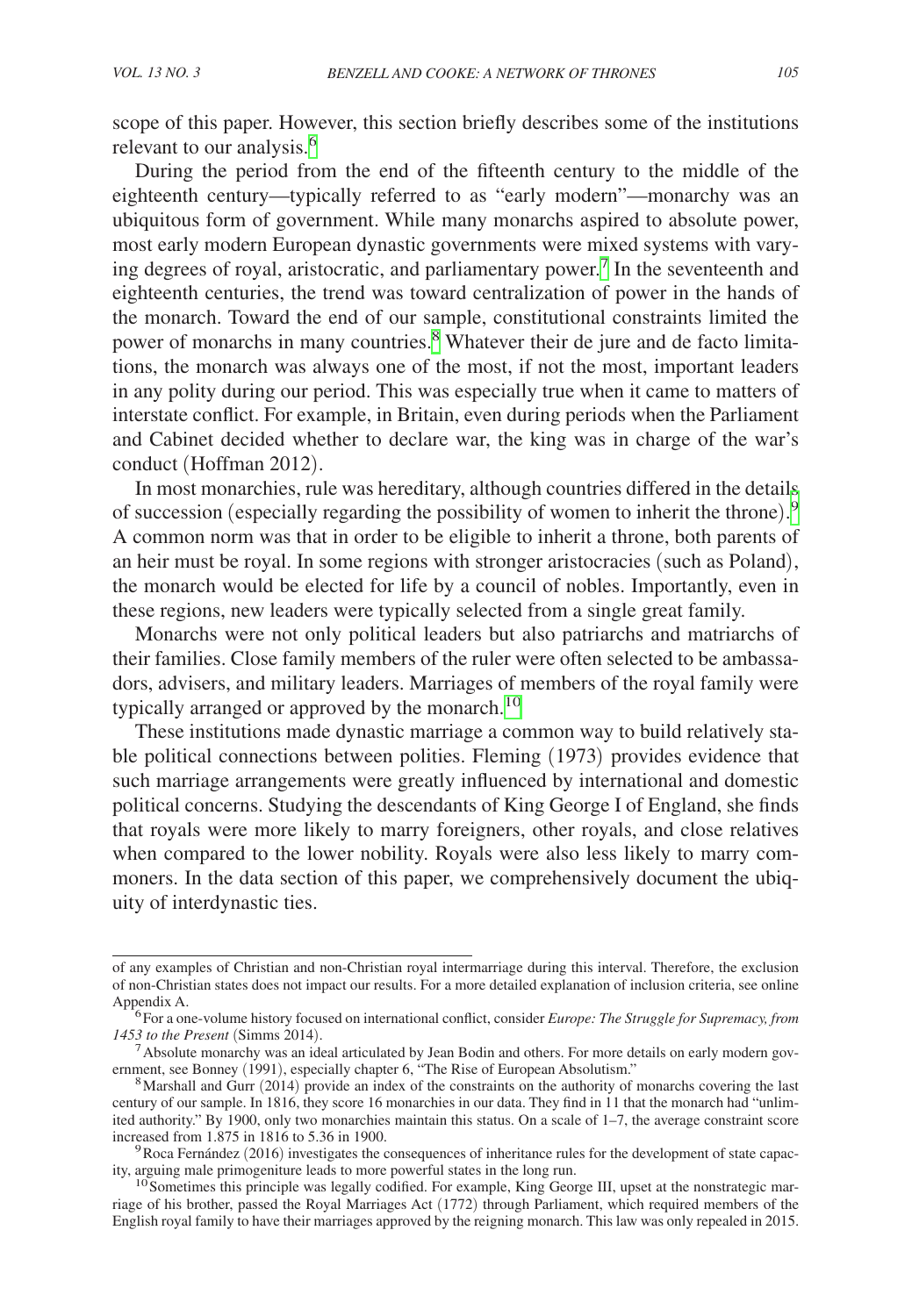The Habsburg Holy Roman Emperor and Austrian Archduke Maximilian I (r.1486–1519) was especially adept at marriage arrangements. Marrying Mary of Burgundy in 1477, he gained control of her principalities in the Low Countries. To secure an ally in the interminable Valois-Habsburg struggle with France in Italy, he married his son Philip "the Handsome" to Joanna "the Mad" of Castile in 1498. To reduce border tensions with East European neighbors, granddaughters and grandsons were married to Hungarian and Bohemian rulers. This series of marriages set the groundwork for one of the most successful dynasties in history. Habsburgs would go on to rule lands from the Philippines to Budapest.<sup>11</sup>

Fichtner (1976) uses the marriage negotiation letters of sixteenth-century Habsburgs to craft a broader anthropological theory of European royal marriage. She finds that royal marriages entailed marathon negotiations over dowries, inheritance rights, and international political obligations. The size of dowries involved (usually bidirectional) could rival the yearly maintenance of standing armies. These marriages allowed the Habsburgs to install spies and influencers in foreign courts and place Habsburgs in lines of succession.[12](#page-4-1) These connections also created lines of communication that could remain active even when serious disruptions took place.

The Thirty Years' War (1618–1648) provides an illuminating example of the relationship of kinship networks to conflict. In the preceding century, Lutheranism and Calvinism had spread across the Holy Roman Empire. A series of wars of religion rocked the continent. With religion so politically charged, interconfessional royal marriages became very rare. An important tool for the de-escalation of dynastic conflict was eliminated.

Protestant Bohemian nobles, concerned about the erosion of Protestant rights, brought the lingering conflict to a head. They did so by throwing the Habsburgs' representatives out a window in 1618 (in the Second Defenestration of Prague) and calling for the election of a Protestant prince. The ruler they chose in 1619 was Frederick V, elector of The Palatinate (r.1610–1623). This outcome was unacceptable to the Habsburgs (Bohemia being a pivotal voter in the electoral college that selected the Holy Roman Emperor), and a steadily escalating conflict ensued.

[Figure 1](#page-5-0) shows the family and ancestral relationships between the states of Europe in 1618, just prior to the outbreak of the Thirty Years' War. From this figure alone, one can predict the two primary blocs that would take shape during the war. On the left, note three main clusters of connections: the Catholics of France, Spain, and Southern Italy; a second cluster of Catholic states in Austria, Bohemia, and Poland; and a Protestant cluster, containing England, the Netherlands, Denmark, and the Protestant electorates of the empire (Prussia, Saxony, and the Palatinate). The division between these camps is clearly centered in modern Germany and the

<span id="page-4-0"></span><sup>&</sup>lt;sup>11</sup> The seminal paper in network analysis of political connections comes from just before our period of interest. Padgett and Ansell (1993) use network centrality to explain how the Medici, a noble family of no particular note in 1400, rose to the pinnacle of Florentine politics in 1434. Their thesis is that Cosimo de' Medici forged a series of marriages and business ties that placed his family "between" the other great families of Florence. This allowed the Medici the opportunity to be involved in nearly all decisions of consequence.

<span id="page-4-1"></span> $^{12}$  "In an age when accurate information from abroad was at a premium, a child at a foreign court could keep one apprised of events there. Ferdinand's daughter Catherine reported to her father regularly about dealings between her husband, King Sigismund Augustus of Poland, and Muscovy...." (Fichtner 1976, 245).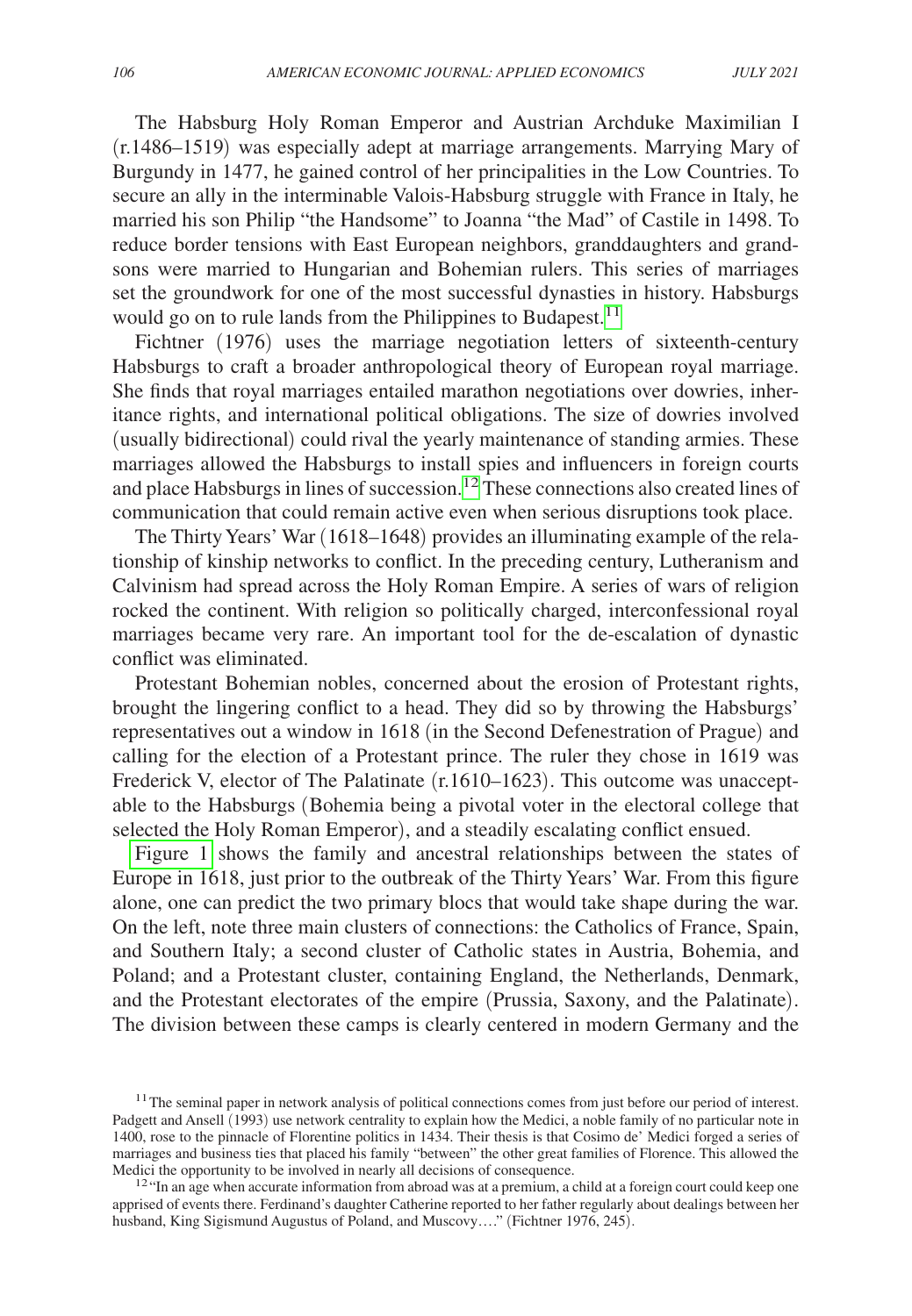<span id="page-5-0"></span>

*Notes:* The figures above report kinship and genetic ties between rulers in 1618, the beginning of the Thirty Years' War. Black dots represent capitals. In the left figure, lines connect any pair of capitals ruled by monarchs with a living kinship connection. We say a pair of monarchs are connected by a living kinship tie if there is a path of edges connecting them. An edge exists between any living parent/child, sibling, and married pair of individuals. In the right figure, lines connect capitals ruled by a pair of monarchs who share a great-grandparent. Connections display clear Catholic/Protestant and Habsburg/Non-Habsburg divisions.

Netherlands, which was to be the battlefield for the conflict. The second map displays the ancestral Habsburg ties linking the family's Austrian and Spanish branches.

Arguably, it was Frederick V's centrality in the international system that led "The Bohemian Revolt" to escalate into a century-defining war. The lands controlled directly by Frederick V were relatively weak, but he was at the center of Protestant politics. Frederick V was the son of the founder of the Protestant Union, which contained many other Protestant-leaning principalities of the Holy Roman Empire. He was closely connected by ancestry and marriage to the most important Protestant states in Europe. King James I of England (r.1567–1625) was his father-in-law, William the Silent of Orange (r.1544–1584) (first Stadtholder of the independent Netherlands) was his grandfather, the elector George William of Brandenburg (r.1619–1640) was his brother-in-law, and Christian IV of Denmark (r.1588–1648) was his uncle-in-law. All of these states would eventually be drawn into the war. The Habsburgs too drew in familial allies. Phillip III (r.1598–1621) of the Spanish Habsburgs begrudgingly rallied to his cousins' cause.

[Figure 2](#page-6-0) displays the time trends in war and connectedness. It suggests an inverse relationship, driven by a decrease in conflict and increase in connections in the nineteenth century. The years between the Napoleonic Wars and World War I, sometimes known as "The Concert of Europe," were atypically peaceful. A "Holy Alliance" of the major monarchs of Europe was declared, dedicated to defending royal prerogatives and conservative values against the new ideas sweeping Europe. This alliance, explicitly a fraternity, may have only been possible because of their increasing sense of kinship[.13](#page-5-1)

<span id="page-5-1"></span><sup>&</sup>lt;sup>13</sup>The text of the Holy Alliance (1815) declares that "... the three contracting Monarchs will remain united by the bonds of a true and indissoluble fraternity, and, considering each other as fellow-countrymen, they will, on all occasions and in all places, lend each other aid and assistance; and, regarding themselves toward their subjects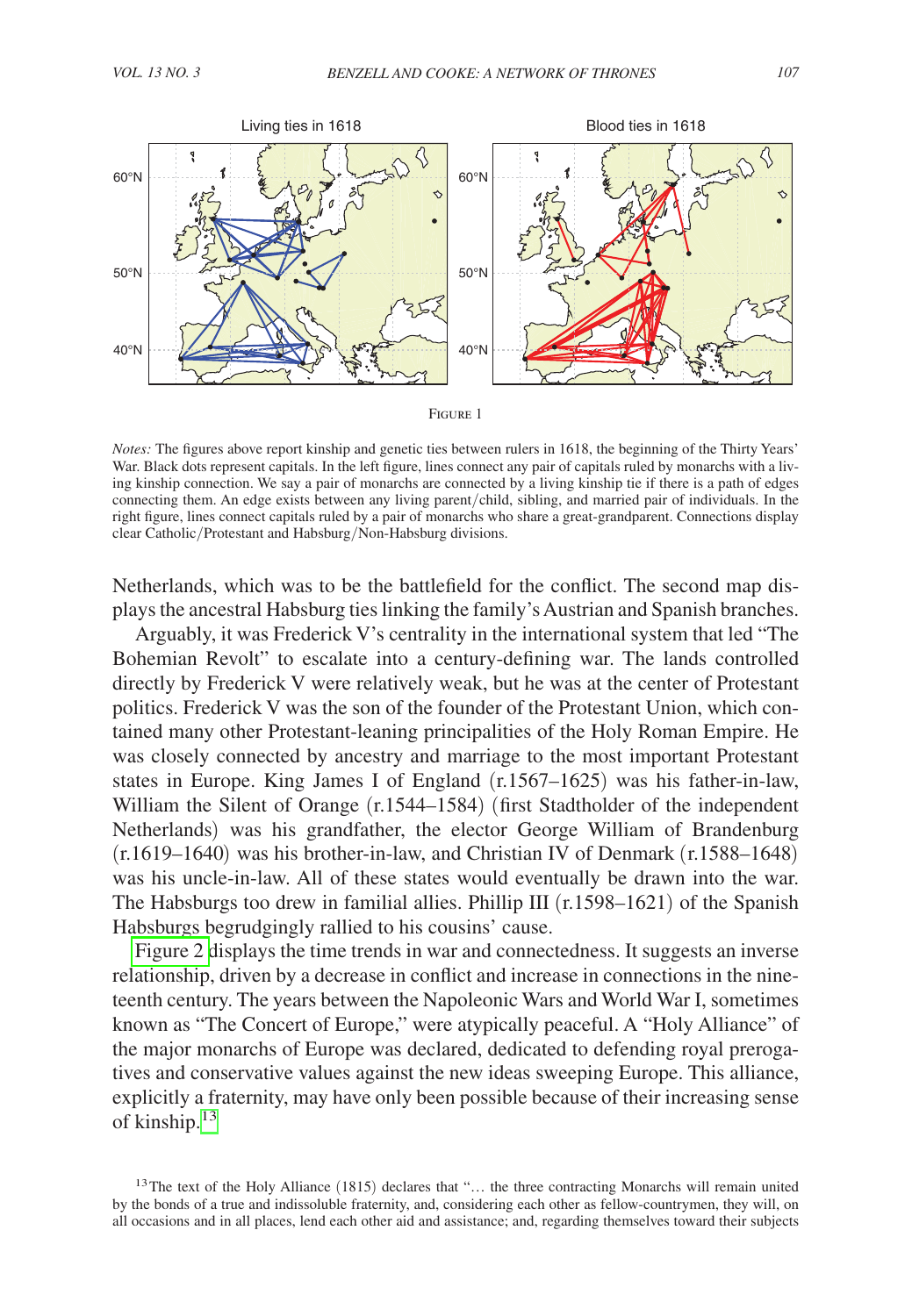<span id="page-6-0"></span>

#### Trends in kinship and conflict



*Notes:* Hollow circles report the share of monarchy-pairs (dyads) ruled by monarchs with kinship ties by decade. A pair of monarchs are connected by a kinship tie if there is a path of edges connecting them. An edge exists between any parent/child, sibling, or married pair of living individuals. Solid circles report share of years these country pairs were at war, left axis. Second-order polynomials are fitted to each data series. Important political events indicated. War frequency and kinship connection, averaged by decade, are negatively correlated,  $\rho = -0.197$ .

On the eve of World War I, after a century of peace, levels of royal connection were extremely high. King George V of the United Kingdom (r.1910–1936), Czar Nicholas II of Russia (r.1894–1917), and Kaiser Wilhelm II of Germany (r.1888–1918) were all first cousins, grandchildren of Queen Victoria of England  $(r.1819-1901)$ .<sup>14</sup> At the same time, powerful geopolitical, technological, and social trends pressured the continent toward war. World War I is a classic example of an event in international relations that was *overdetermined*. [15](#page-6-2)

In the context of these strong forces, the question is not why the system of personal relationships between the rulers failed, but how they were able to preserve peace for so long. Kaiser Wilhelm II and Czar Nicholas remained important

and armies as fathers of families, they will lead them, in the same spirit of fraternity with which they are animated, to protect Religion, Peace, and Justice" (retrieved from [https://www.napoleon-series.org/research/govern](https://www.napoleon-series.org/research/government/diplomatic/c_alliance.html#)[ment/diplomatic/c\\_alliance.html#:](https://www.napoleon-series.org/research/government/diplomatic/c_alliance.html#)~:text=All%20the%20powers%20who%20shall,which%20belongs%20to%20

<span id="page-6-1"></span><sup>&</sup>lt;sup>14</sup> George V and Wilhelm II were her biological grandchildren. Nicholas II was a grandson-in-law, having mar-<br>ried Victoria's granddaughter Alix of Hesse in 1894.

<span id="page-6-2"></span><sup>&</sup>lt;sup>15</sup> Identifying the source of World War I is something of a cottage industry, with scores of hypothesized causes including imperialism, French revanchism, pan-Slavism, social Darwinism, a polarized and secretive alliance network, arms races on land and sea, and military technologies that favored strategic surprise (the "Cult of the Offensive").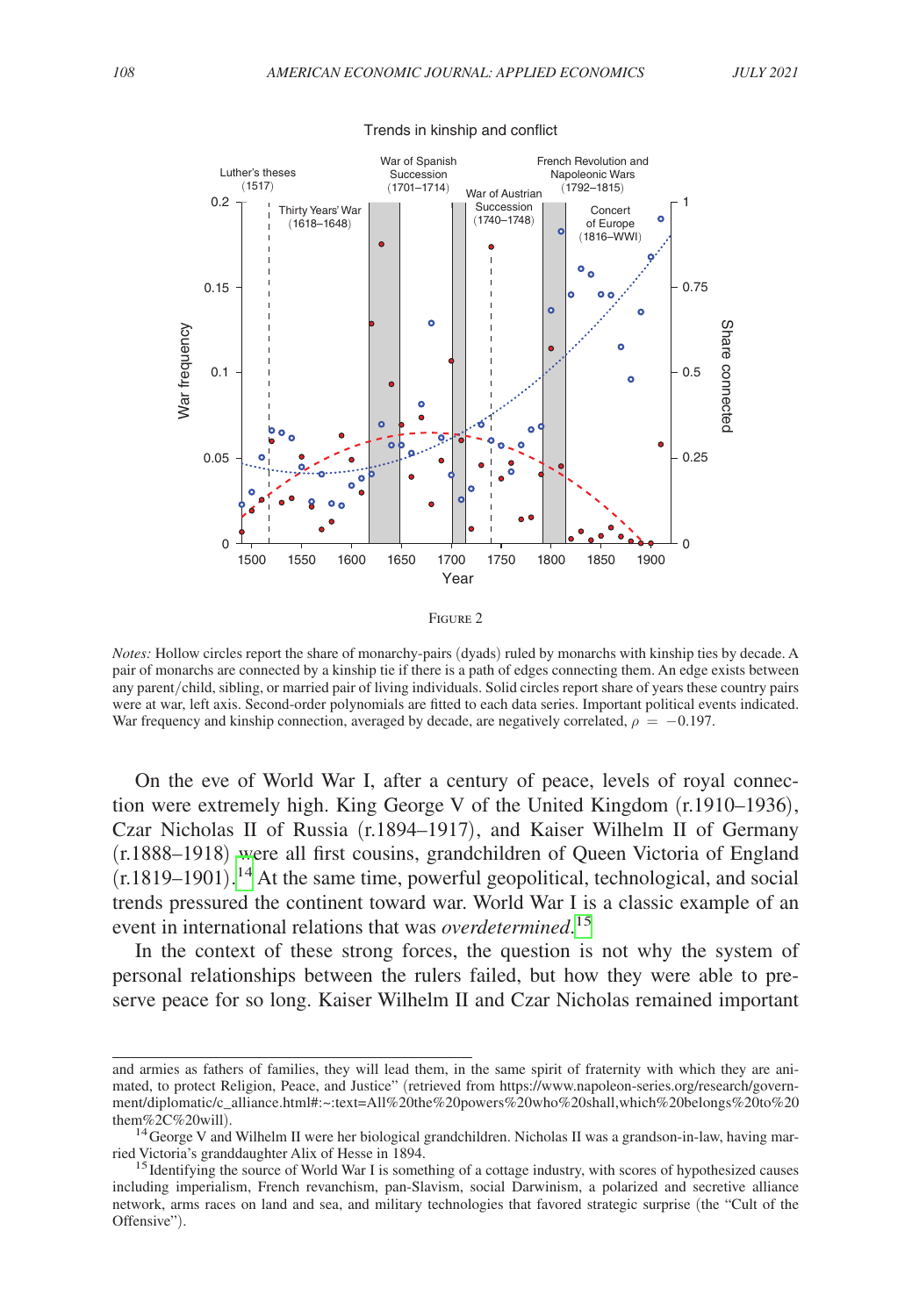decision-makers, but democracy in the United Kingdom had developed to the point that King George V had limited influence. On the eve of the war, the German and Russian rulers exchanged a series of personal telegrams signed "Willy" and "Nicky," desperately trying to de-escalate the conflict. However, since their grandmother's death, the two had grown into mutual distrust and suspicion.<sup>16</sup> This last gesture toward brotherhood proved too little too late, and with the war came the end of a Europe dominated by kings and czars.[17](#page-7-1)

## **II. Connecting Kinship and Conflict**

Our paper is motivated by a clear historical record demonstrating that European monarchs and their advisers treated dynastic marriage negotiations, papal annulments, lines of succession, and the bonds of kinship between rulers as central to foreign policy. Uniting these considerations are their origins in family networks. Changes in these familial network connections are therefore likely to be associated with political outcomes and, ultimately, war.

Kinship ties between monarchs might directly help them to resolve disputes amicably, either through creating trust or promoting information exchange.<sup>18</sup> Alternatively, kinship ties between rulers could have an indirect effect. For example, individuals who are closely connected to a pair of rulers might be well placed to create and manage trade ties between their nations. Surplus from this trade might tend to promote peace, an effect that would dissipate with the well-connected magnate's death.[19](#page-7-3) We wish to emphasize that our paper makes no serious effort to distinguish between these mechanisms. A causal connection between royal kinship ties and peace is interesting whether kinship's effect is direct or operates indirectly through creating economic or cultural ties.

In order to understand whether there is any causal relationship between royal kinship and war, direct or otherwise, we sketch a conceptual framework. This framework highlights the endogenous nature of dynastic ties and motivates the need for a source of exogenous variation. We study country-pairs (dyads) as our basic unit of

<span id="page-7-2"></span><sup>18</sup>This could be because the rulers are more disposed to trust connected rulers (as in Lévi-Strauss's 1949 theories of marriage alliance among primitive tribes). Alternatively, close family ties might aid dispute resolution by facilitating the spread of information. This information spread may be overt (as connected rulers spend more time interacting with each other, for example, during family events and holidays) or covert (as a daughter married abroad might serve as a spy at a foreign court, as in Fichtner 1976). Close family ties could also prevent conflict by raising the expected cost of war or the surplus from peace. For instance, a shared interest in a mutual relative might prompt cooperation between rulers. The possibility that a mutual relative would serve as a hostage, and therefore provide insurance against aggression, is a more cynical version of that idea. The fact that a pair of closely connected rulers (or their heirs) have a chance of inheriting each other's domains may also give them a further interest in promoting

<span id="page-7-3"></span> $^{19}$  Jackson and Nei (2015) advance a theoretical argument that alliance networks without a peace surplus from trade are inherently unstable. They argue that the post-eighteenth-century rise in international trade decline contributed to a decrease in war frequency.

<span id="page-7-0"></span><sup>&</sup>lt;sup>16</sup>While signing the mobilization order, Kaiser Wilhelm II remarked, "To think George and Nicky should have played me false! If my grandmother had been alive, she would never have allowed it."

<span id="page-7-1"></span><sup>&</sup>lt;sup>17</sup> Although at least one Polish royal did not believe this at the time. Princess Radziwill's fascinating handbook to the royal marriage market discusses the politics and culture of royal marriages leading up to the war and predicts the consequences of the war for future marriages. In 1915, she writes, "It is probable however, that, after the present war has come to an end, Royal alliances will become once more subjects of general interest, and of greater importance than has been the case during the last twenty years or so. This fact has led me to include in my book a review of the personages eligible to become one day the consorts of European rulers" (Radziwill 1915, vi).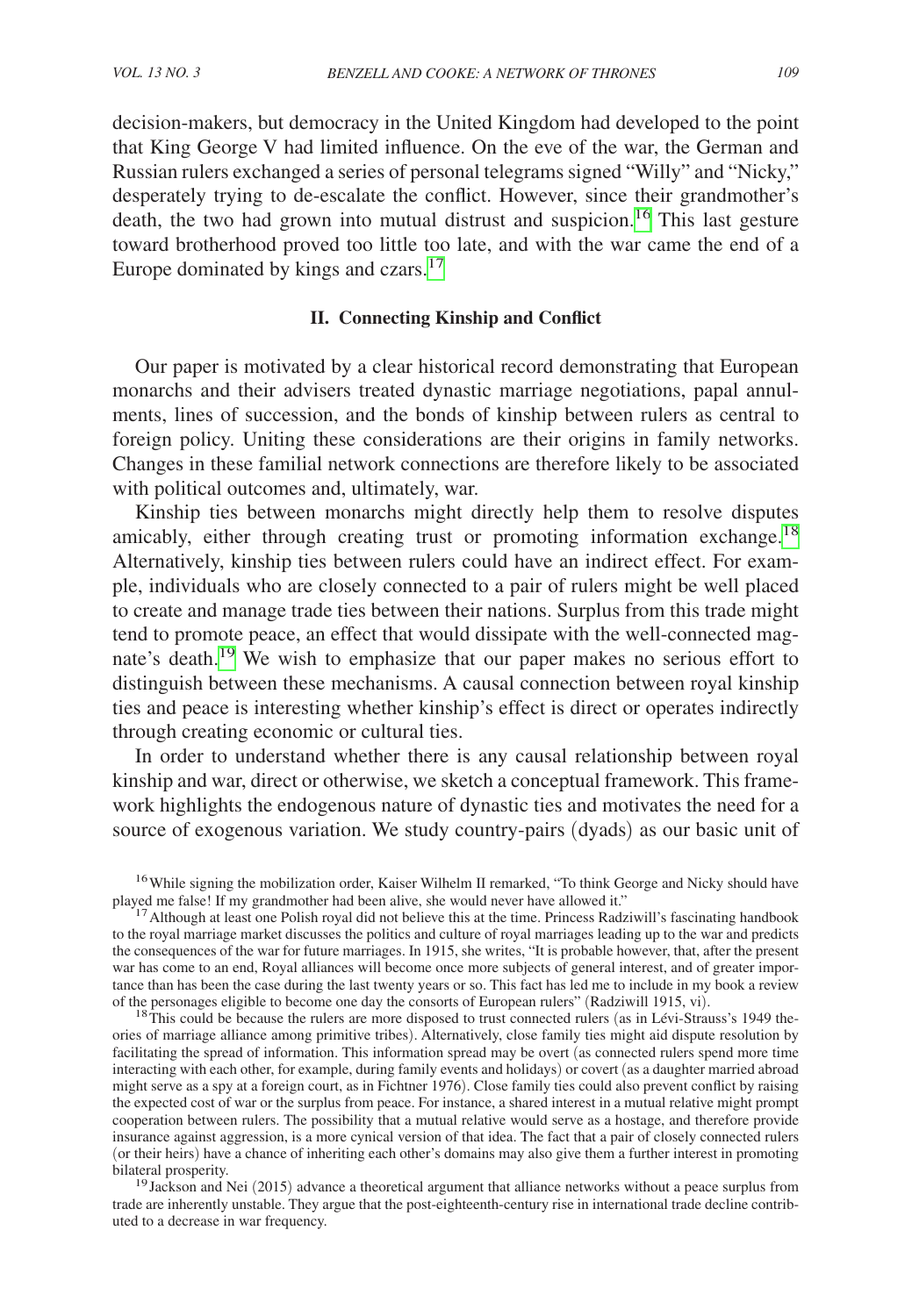analysis. In each period, we assume that a given dyad experiences a potential conflict with a fixed probability, *p*. This represents the idiosyncratic latent war propensity of the dyad. Dyads have different latent war propensities for a variety of reasons, including religious tensions or compatibility, their degree of cultural similarity, trading proclivity, border friction, or historical acrimony.

However, political friction does not necessarily have to lead to war. Diplomatic intervention can prevent these potential conflicts from escalating. Conditional on a potential conflict arising, we assume that a dyad is able to successfully reach a diplomatic solution with probability *q*. The chance of war in a given year is therefore  $p(1 - q)$ .

To capture the role of family ties, we posit that  $q$  is a function of the level of kinship connection between the leaders of the country-pair. We hypothesize that the probability a dyad reaches a peaceful settlement is an increasing function of inverse kinship distance.<sup>20</sup> We denote this by  $q(1/d)$ .

This framework suggests that an exogenous increase in kinship network distance, *d*, lowers *q* and thus leads to more frequent wars. However, endogenous marriage decisions can obscure this effect. To see why, suppose war is socially inefficient and that a dyad can reduce war frequency by exerting costly effort to lower *d*. In this setting, dyads with a large *p* have a correspondingly large (Coasian) incentive to form tighter kinship bonds (e.g., through strategic marriage). Therefore, we are likely to observe pairs with the highest latent war propensity forming the tightest kinship ties. This means a simple regression of war frequency on 1/*d* will produce a coefficient with positive bias.

Therefore, our study requires a source of exogenous variation in network structure to recover the causal effect of kinship networks on war frequency. The ideal experiment would take two ex ante identical country pairs and randomly vary one of the pair's level of connection. Any subsequent difference in conflict behavior would be attributed to the changed kinship network. Our empirical strategy will approximate this by using variation in a dyad's kinship distance following the apolitical deaths of individuals important to the network.<sup>[21](#page-8-1)</sup>

Before turning to a description of our data, we draw attention to a key feature of this conceptual framework. In it, wars are multicausal events. Many different geopolitical, economic, technological, or social circumstances can lead countries to the precipice of conflict. Still more factors determine whether these potential conflicts erupt into violence. We interpret family ties as being among the second set of factors that determine whether potential conflicts become actual wars. This has an important implication for timing in our empirical analysis. Specifically, this framework implies that shocks to kinship ties should be expected to have an *immediate* effect on conflict frequency at the margin. Analogously, removing a safety net does not slowly build pressure toward a circus performer being injured.

<span id="page-8-0"></span><sup>&</sup>lt;sup>20</sup> Inverse kinship distance,  $1/d$ , is a convenient measure of connectivity that varies between zero and one and deals with disconnected dyads in a natural way by defining  $1/\infty$  to be zero.

<span id="page-8-1"></span><sup>&</sup>lt;sup>21</sup> Earlier versions of this paper used the gender of firstborn children as an instrument for the probability of royal marriage. This approach yields point estimates that are consistent with our main results but not statistically significant.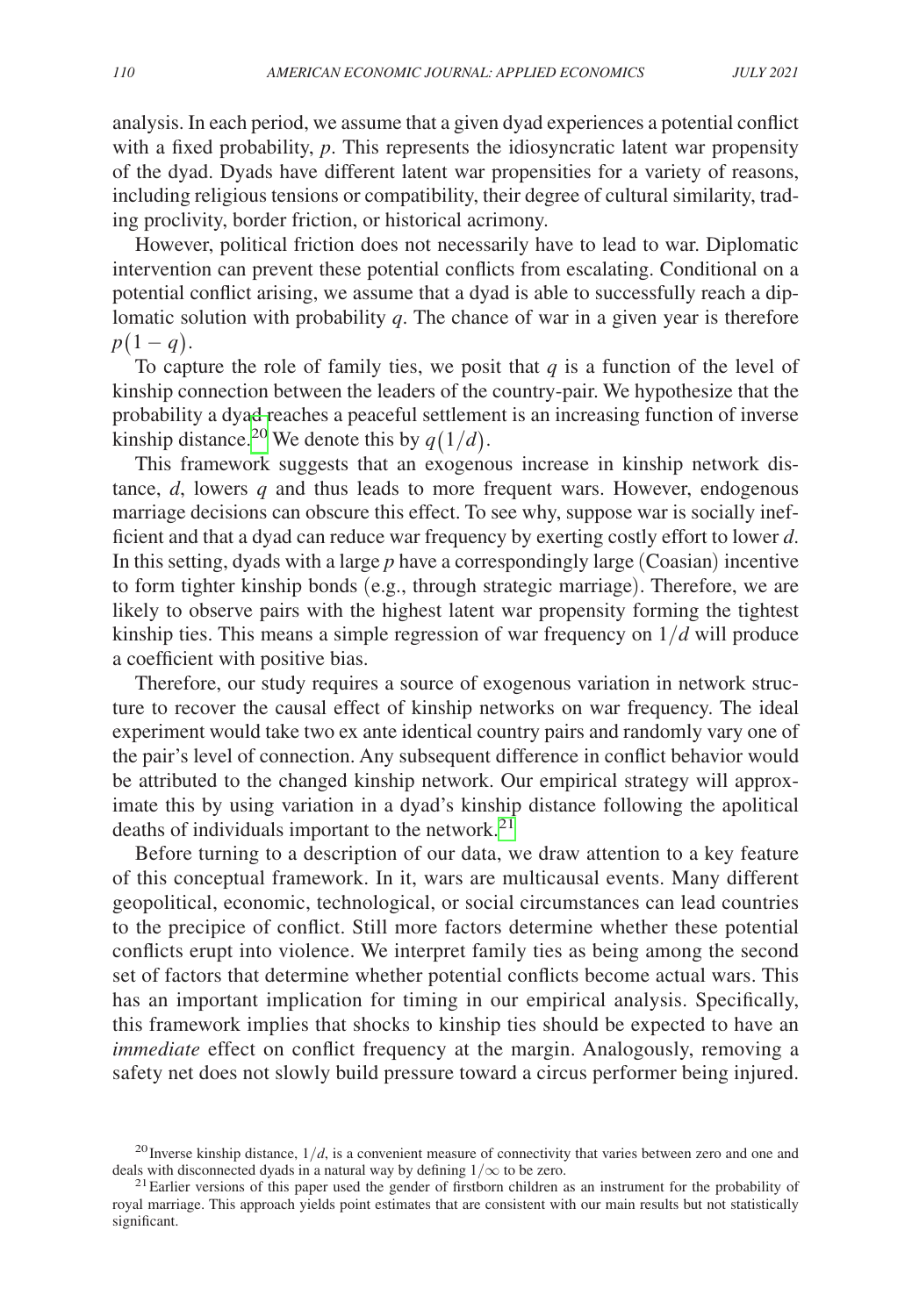# **III. Data Description**

Our analysis is based on a newly constructed dataset on royal kinship networks and wars. $23$  The final dataset takes the form of an unbalanced panel of country dyads. Our analysis is restricted to sovereign Christian European monarchies from 1495 to 1918. This limitation focuses on the types of states for which dynastic connections are important and aids in collecting a comprehensive dataset. For a complete description of the data and its construction, as well as variables collected but not used in this analysis, see online Appendix A.

#### A. *Summary Statistics*

Our raw data consist of 92,321 country-pair (dyad) years. Monarchs are matched to these countries primarily using Spuler (1977). Of these dyads, 3,895 dyad-years are in personal union, where the same ruler controlled two crowns (i.e., countries) simultaneously. By construction, personal unions are never at war, so these pairs are not included in the analysis.

There are 865 country pairs in our sample. In [Table 1,](#page-10-0) we report summary statistics for our data. The first group of variables measure conflict activity. These variables are primarily based on Wright (1942), but we expand and reconcile this data with other sources. War is a dummy variable that indicates whether a pair of countries are at war in a given year. War Start (Continue) is a dummy for whether a pair begins (continues) a war, conditional on being at peace (war) in the previous year.

Wars start in approximately 0.9 percent of previously peaceful dyads. Conditional on being at war in a given year, 81.4 percent of dyads continue into the next year. Together, this implies an overall war frequency of 4 percent of dyad-years. Dyads are very heterogeneous in their bellicosity. Some never fight wars, while others are longtime rivals. For example, France and the Archduchy of Austria (and its successor states), which coexist for 363 years in our data, are at war in 25 percent of years.[24](#page-9-2) Generally, our analysis focuses on bilateral measures of conflict. However, for a robustness check, we also make use of a measure of whether either member of a dyad is engaged in any inter-monarchical European war at all in a given year (either with each other or with a third party)—"Any War."

<span id="page-9-0"></span> $22$ Note also that an expert performer might be less likely to request a net, thereby obscuring the relationship between nets and safety.<br><sup>23</sup>Three recent papers use data similar to ours. Iyigun (2008) uses Brecke's "Conflict Catalogue" and finds

<span id="page-9-1"></span>strong evidence that Ottoman invasions aided the spread of Protestantism in Europe in the sixteenth century. Iyigun, Nunn, and Qian (2017) use Brecke and other conflict data to study the effect of climate change on European war. Dube and Harish (2020) study the effect of ruler gender on conflict. Like us, they construct a dataset matching Wright's (1942) war data to Tompsett's genealogical data. Dube and Harish use the genealogical data to identify the gender of rulers' close relatives. They use this information to make a compelling case that female rulers were more bellicose than men. In the online data construction Appendix, we discuss the advantages of our dataset versus these similar ones.<br><sup>24</sup>See Table 11 in online Appendix D for additional dyads of interest.

<span id="page-9-2"></span>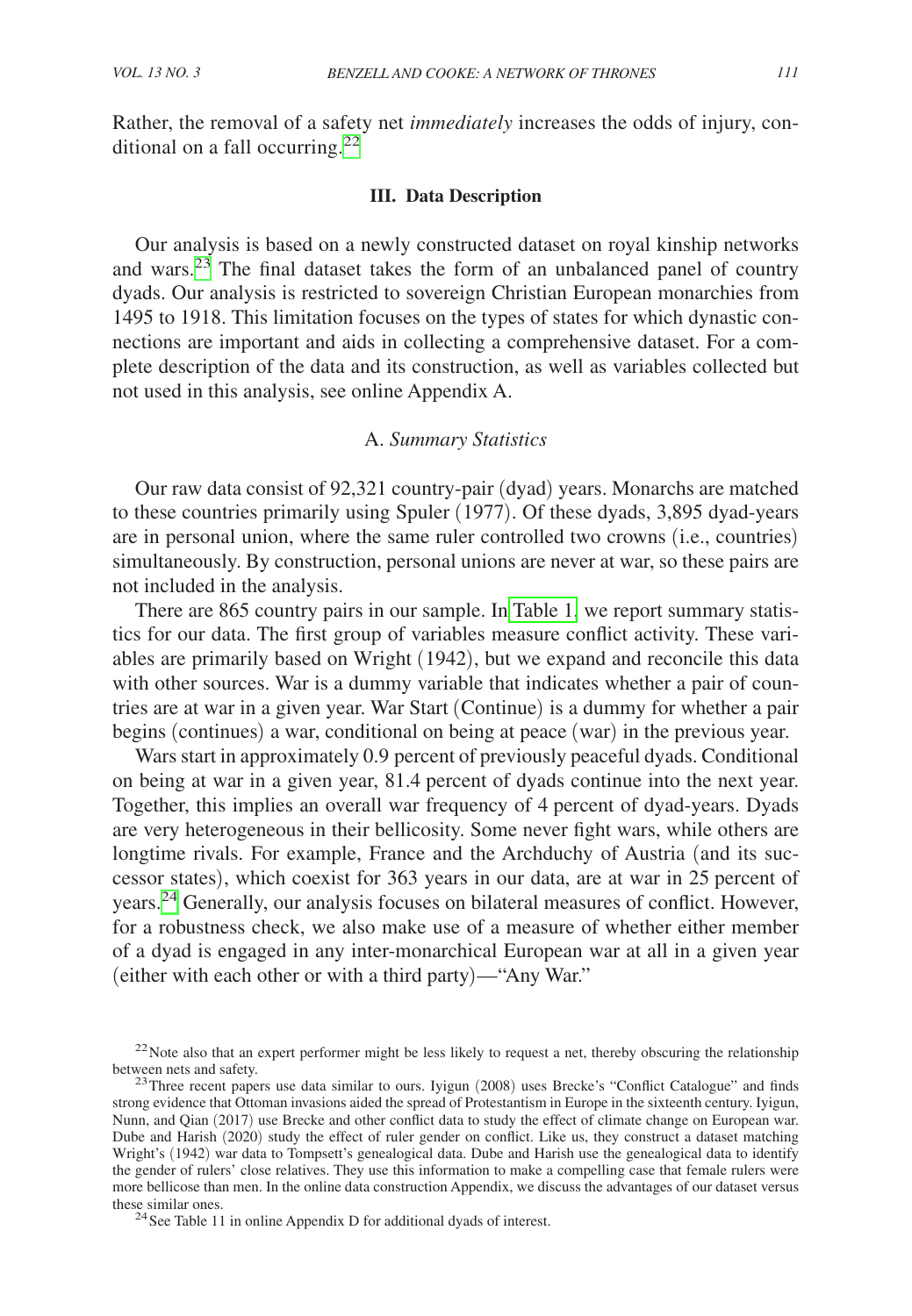<span id="page-10-0"></span>

|                                         | <b>Observations</b> | Mean   | <b>SD</b> | Min            | Max    |
|-----------------------------------------|---------------------|--------|-----------|----------------|--------|
| War                                     | 88,426              | 0.040  | 0.196     | $\Omega$       |        |
| War Start                               | 84,992              | 0.009  | 0.093     | $\Omega$       |        |
| War Continue                            | 3.434               | 0.815  | 0.389     | $\Omega$       |        |
| Any War                                 | 88,426              | 0.483  | 0.500     | $\Omega$       |        |
| $ln(1 + Battle$ Deaths)                 | 88,148              | 0.462  | 2.455     | $\Omega$       | 16.792 |
| $ln(1 + (Battle \t Deaths/Dyad-Years))$ | 88,148              | 0.294  | 1.575     | $\overline{0}$ | 15.302 |
| Shortest Path Length                    | 34,810              | 7.265  | 4.690     |                | 30     |
| <b>Resistance Distance</b>              | 34,810              | 2.799  | 2.022     | 0.19538        | 15.752 |
| Genetic Distance                        | 54,122              | 4.616  | 1.680     |                | 7      |
| Number of Immediate Relatives           | 88,426              | 10.266 | 5.231     | $\Omega$       | 34     |
| Same Religion                           | 88,426              | 0.449  | 0.497     | $\Omega$       |        |
| ln(Distance)                            | 88.426              | 6.921  | 0.678     | 3.2793         | 9.335  |
| Neither Landlocked                      | 88,426              | 0.603  | 0.489     | $\theta$       |        |
| Adjacent                                | 88,426              | 0.137  | 0.344     | $\Omega$       |        |

|  | TABLE 1—SUMMARY STATISTICS |  |
|--|----------------------------|--|
|--|----------------------------|--|

*Notes:* This table summarizes three categories of variables: conflict measures, network measures, and dyadic covariates. We provide several measures of conflict frequency and severity. Our network measures describe a pair of rulers' current level of bilateral connection (Shortest Path and Resistance), shared ancestral ties (Genetic Distance), and overall number of connections (Immediate Relatives). The remaining variables include religious and geographic controls.

In addition, we present two measures of conflict severity based on Brecke (2012). For most of the wars in our data (i.e., sets of dyad-years of conflict), Brecke reports the number of deaths in battle from the war; however, Brecke does not assign these deaths to particular countries or years within the larger conflict. Although this is imperfect, Brecke's data are the best available for measuring the relative severity of conflicts during this period. Our first measure of conflict severity is simply  $ln(1 + Battle$  Deaths). However, this does not take into account conflict duration or the number of participants. It is essentially an upper bound on the number of deaths that are associated with a particular dyad-year of conflict. We also present a second measure,  $ln(1 + (Battle \, Deaths/Dyad-Years))$ , which adjusts for the length and breadth of the conflict. Effectively, this measure assumes that battle deaths were evenly distributed among dyad-years within each of Brecke's wars. Both of these measures are equal to zero for dyads not at war in a year.

The second class of variables are pairwise covariates. Primarily, these are geographic variables that are derived from Reed (2016). Reed provides maps of Europe for our entire time period at very high frequency. The variables "Neither Landlocked" and "Adjacent" are self-explanatory dummy variables, which vary over time with border changes. We also record the natural log of the distance between two countries' capitals in kilometers. Additionally, we construct a dummy for whether the pair of rulers are members of the same religious group (Catholic, Protestant, or Orthodox).

The final class of variables are based on Tompsett's (2014) genealogical data. The genealogy has 872 individuals alive in the median year, but this amount increases strongly in later years. Figure 10 in the online Appendix plots the number of living nobles in our data by year. The average pair of rulers have 10.3 immediate family connections (i.e., parents, spouses, siblings, or children) between them. Rulers sometimes share immediate family members, so this corresponds to somewhat more than 5.1 immediate family members per ruler. We reconstruct these data as a dynamic kinship network.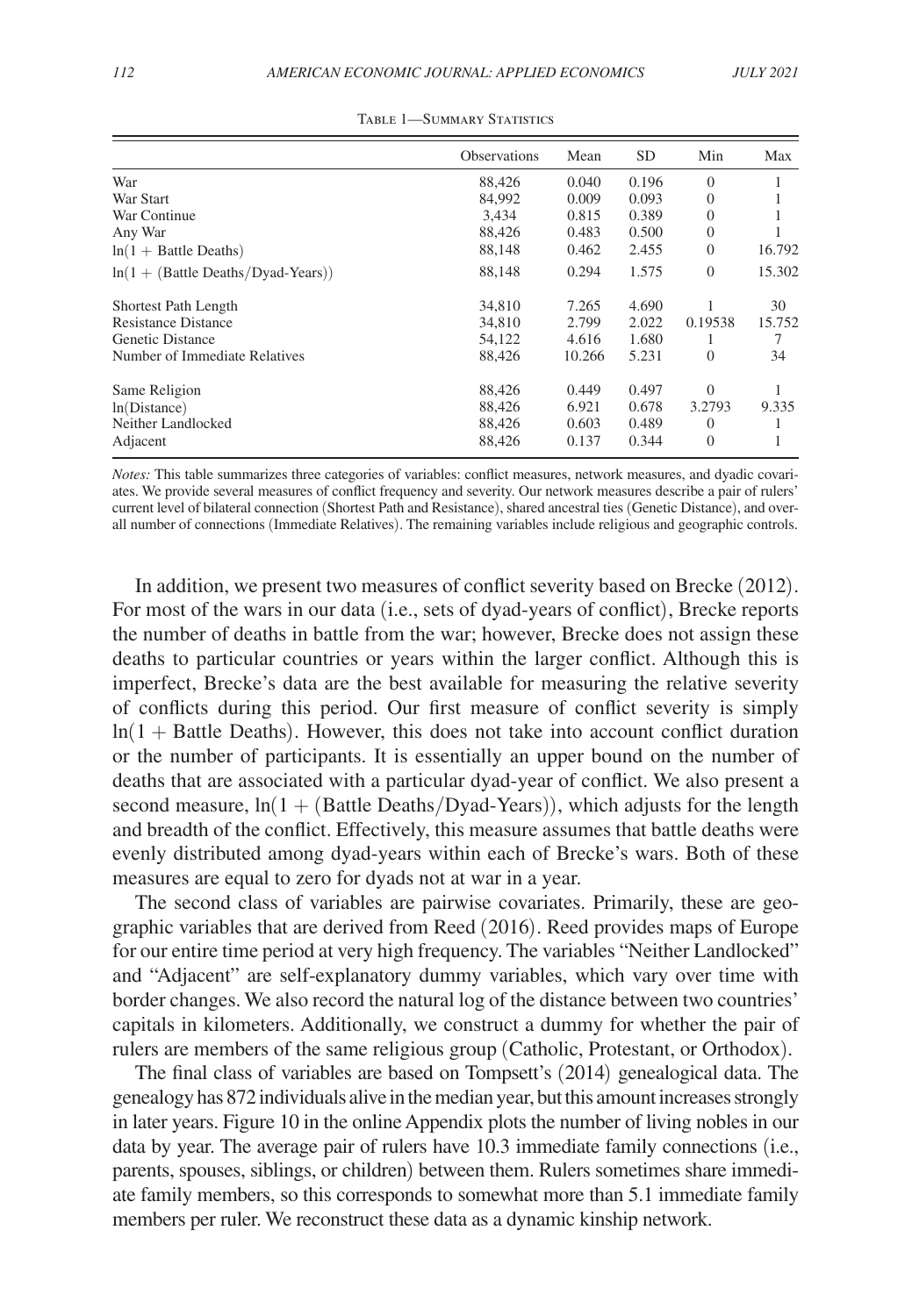# B. *Kinship Network Definitions*

We define our kinship network in the following way. Nodes in the network are individuals alive in a given year. Edges exist between immediate family members. Immediate family relations are parent/child, sibling, and spousal. Each year, the set of nodes is updated based on births and deaths. Links are added for births and marriages and removed after deaths and divorces. Using this network, we calculate measures of kinship distance.

Shortest Path is our primary measure of kinship distance between rulers. The shortest path between two rulers is simply the minimum number of network links that must be traversed to get from one ruler to the other. We also measure the Resistance Distance between rulers. While shortest path distance only looks at one path between rulers, resistance distance is an all-path measure inspired by electrical resistance. This measure is decreasing in the number of paths between two rulers and increasing in the length of each of these paths. If no path exists, both of these measures are defined to be infinity. Only finite values are summarized in the table above. A total of 39.3 percent of dyad-years are connected by living kinship ties. This is mostly driven by within-dyad variation. Of 274 dyads with more than 100 years of coexistence, only 12 are never connected.

The share of states connected by living ties trends upward over time after a slight dip in the decades after Luther's Theses. In the 1580s, only 11 percent of states are connected, the lowest share on record. In the 1910s, the last decade in our data (albeit a partial one), over 95 percent are. A positive trend is still observed when looking only at close connections of fewer than eight steps. A larger share of monarchs share a common ancestor. There is no long-term trend in the share of dyads with a close genetic connection.

Genetic Distance is a different type of bilateral relationship measure. Instead of relying on the dynamic network of living kinship relations, this measure is calculated from a static directed network in which links run only from children to parents. Using this network of genetic connections, we report the maximum number of steps from two rulers to their most recent common ancestor. We search the genealogical data up to seven generations. Like our kinship measures, this measure is defined as infinity if no common ancestor exists.

For more information on our genealogical data and demographic trends, see online Appendix B. Online Appendix C provides a detailed description of the network construction and corresponding measures. For tables and figures further describing the evolution of network ties and conflict, see online Appendix D. Online Appendix D also reports results relating war propensity to genetic distance.

# **IV. Main Results**

# A. *OLS Analysis*

We are interested in the relationship between network distance and war. We begin by estimating a baseline specification, equation (1). This equation models the probability of war as a linear function of inverse kinship network distance, (1/*d*). The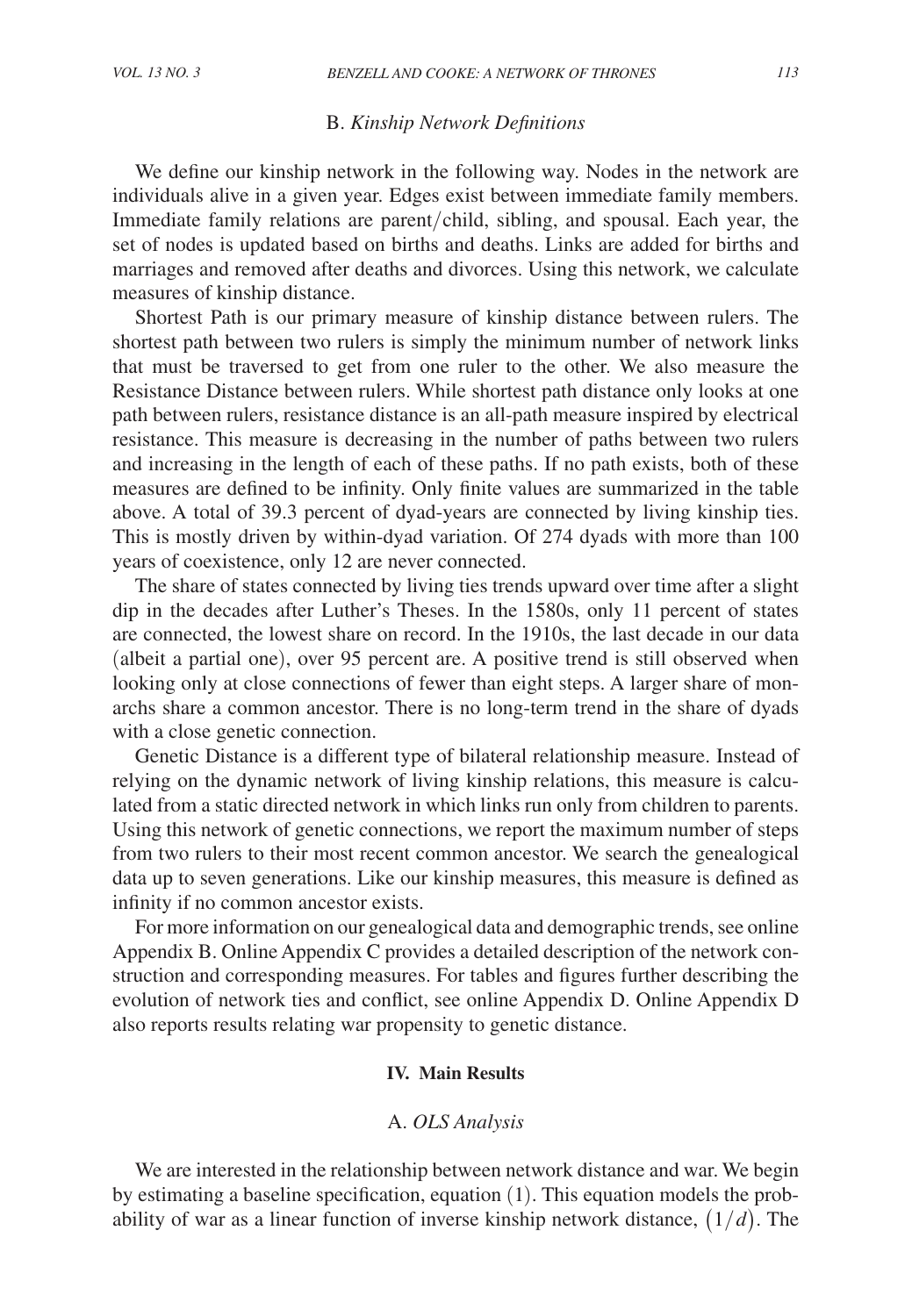measure *d* is either shortest path length or resistance distance. For shortest path length, using inverse distance has the attractive property of being bounded between zero and one. In addition, this inverse measure captures the intuition that a unit increase in network distance will be more important for more closely connected rulers. Taking the inverse of our distance measures allows us to deal with unconnected pairs  $(d = \infty)$  in a natural way. This inverse distance measure takes a value of zero when the pair is unconnected. Formally,

(1) 
$$
War_{(i,j),y} = \alpha + \beta \cdot \left(\frac{1}{d}\right)_{(i,j),y} + \delta \cdot X_{(i,j),y} + \theta_{(i,j)} + \theta_y + \epsilon_{(i,j),y}.
$$

The outcome variable,  $War_{(i,j),y}$ , is a dummy for whether countries *i* and *j* are at war in year *y*. We regress this on inverse network distance  $(1/d)$ . Tables refer to this variable as  $(Path)^{-1}$  or  $(Resistance)^{-1}$  as appropriate. We also include a vector of dyad-year controls  $X_{(i,j),y}$  (including log of capital distance as well as dummies for close genetic connection, adjacency, same religion, and neither landlocked), and fixed effects for dyad  $(\theta_{(i,j)})$  and year  $(\theta_y)$ .

Estimating the baseline model with OLS reveals no significant relationship between kinship network distance and conflict. These results are reported in Table 12 in online Appendix D. This null result holds with and without covariates and using either shortest path length or resistance as the measure of distance.<sup>[25](#page-12-0)</sup>

In Table 12 of online Appendix D and throughout the paper, we report standard errors clustered two-way by country. This method is standard in the country-level network literature, employed in papers such as Jackson and Nei (2015). This form of clustering helps to account for correlation among observations that share a country, both contemporaneously and over time.

Two-way clustering allows for, for example, France's fighting a war with Austria to be correlated with it fighting a war with Hungary. This is important both because of the presence of stable alliance blocks and because our causal results will rely on identifying variation based on events that are correlated between dyads that share a country. Cameron and Miller (2015) show that this clustering procedure can miss some relevant correlations, thus potentially underreporting standard errors. To show our results are not driven by incorrect standard errors, we conduct Monte Carlo simulations in our robustness section.

# B. *Shortest Path Deaths*

For reasons explained above, OLS estimates of the relationship between kinship and conflict are likely to be biased due to the endogeneity of marriage. We therefore use apolitical deaths of individuals on the shortest path between a pair of rulers as

<span id="page-12-0"></span><sup>&</sup>lt;sup>25</sup>These OLS regressions also suggest some interesting and intuitive relationships. Controlling for dyad fixed effects, countries are more likely to fight wars when they share a border. Countries that share a religion group are significantly less likely to fight wars. This latter relationship disappears in our subsequent section, where we instrument for connectedness. This suggests that a shared religion primarily lowers war probability by making it easier to form marriage ties. Capital distance exhibits little variation within dyad. Therefore, it is not estimated precisely when dyad fixed effects are included.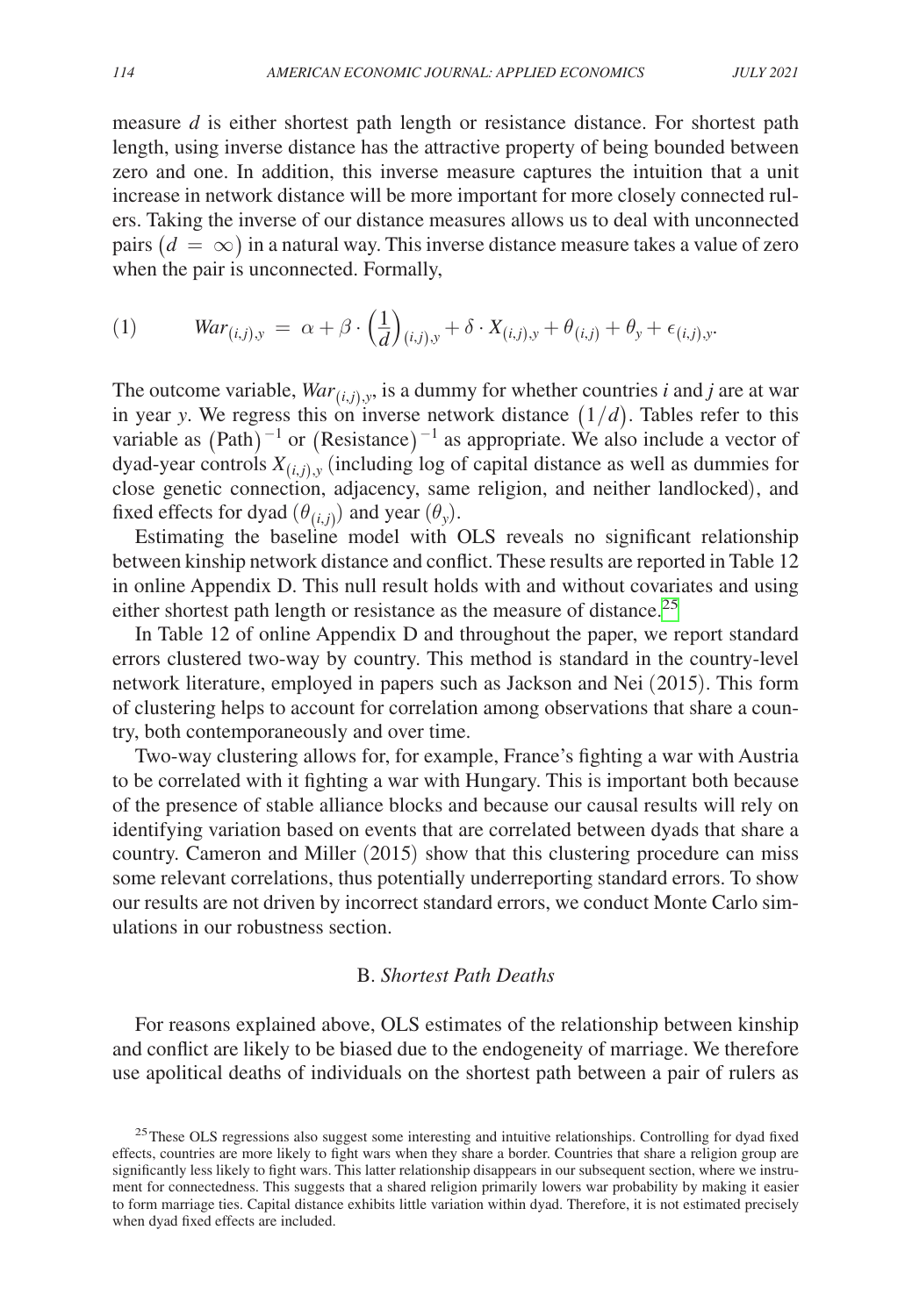

Figure 3

*Notes:* In this simple network, the shortest path from A to B is two. The resistance distance is  $\left(\frac{1}{2} + \frac{1}{5}\right)$ −1  $=\frac{10}{7}$ This graph is consistent with ruler A being married to ruler B's daughter and ruler A's niece being married to ruler This graph is consistent with ruler A being married to ruler B's daughter and ruler A's niece being marr  $\frac{1}{2}$ . B's grandson. Following C's death, both distance measures increase to five.

an instrument. To motivate our instrumental variable analysis, we first describe the deaths we are interested in and demonstrate their relationship to connectivity and conflict.

Our primary kinship network measure is inverse shortest path distance. Figure 3 illustrates a hypothetical kinship network between monarchs A and B. In this figure, the shortest path from A to B is length two and passes through individual C. If C were to die, the shortest path length would increase to five. Note that deaths along the shortest path mechanically weakly increase the network distance between A and B whether measured by shortest path or resistance. These "on-path" deaths act as a source of variation with which to identify the effect of kinship.

Of 88,426 dyad-years in the final data, 34,810 are observed to be connected by living kinship ties. These connected dyads are the only ones that can be affected by on-path deaths. We observe 4,498 dyad-years with an on-path death.

[Figure 4](#page-14-0) reports, for the ten years before and after an on-path death, the yearly mean inverse path length across the affected dyads. Formally,

$$
\hat{E}\left[\left(\frac{1}{d}\right)_{(i,j),y+t}\middle| Death_{(i,j),y} = 1\right] \text{ for } t \in [-10, 10].
$$

Figure 4 shows that these on-path deaths produce a substantial and sustained decrease in inverse shortest path length. These events result from the deaths of 274 distinct individuals, who are on—on average—the shortest paths of 16.4 dyads at the time of their deaths. Interestingly, but unsurprisingly, these 274 key individuals played a disproportionate role in connecting the rulers of Europe. [Table 2](#page-14-0) summarizes characteristics and causes of death for each of these individuals.

We document the cause of death for 74.1 percent of the 274 shortest path deaths in our sample. Overwhelmingly, these deaths are peaceful and nonviolent. The leading causes of death are old age (13.5 percent), unspecified illness (10.6 percent), and childbirth (9.9 percent), followed by a variety of specific illnesses. Of the 203 individuals with identified causes of death, only 12 died for reasons that could be plausibly tied to the interstate political situation. Seven were assassinated, four were executed, and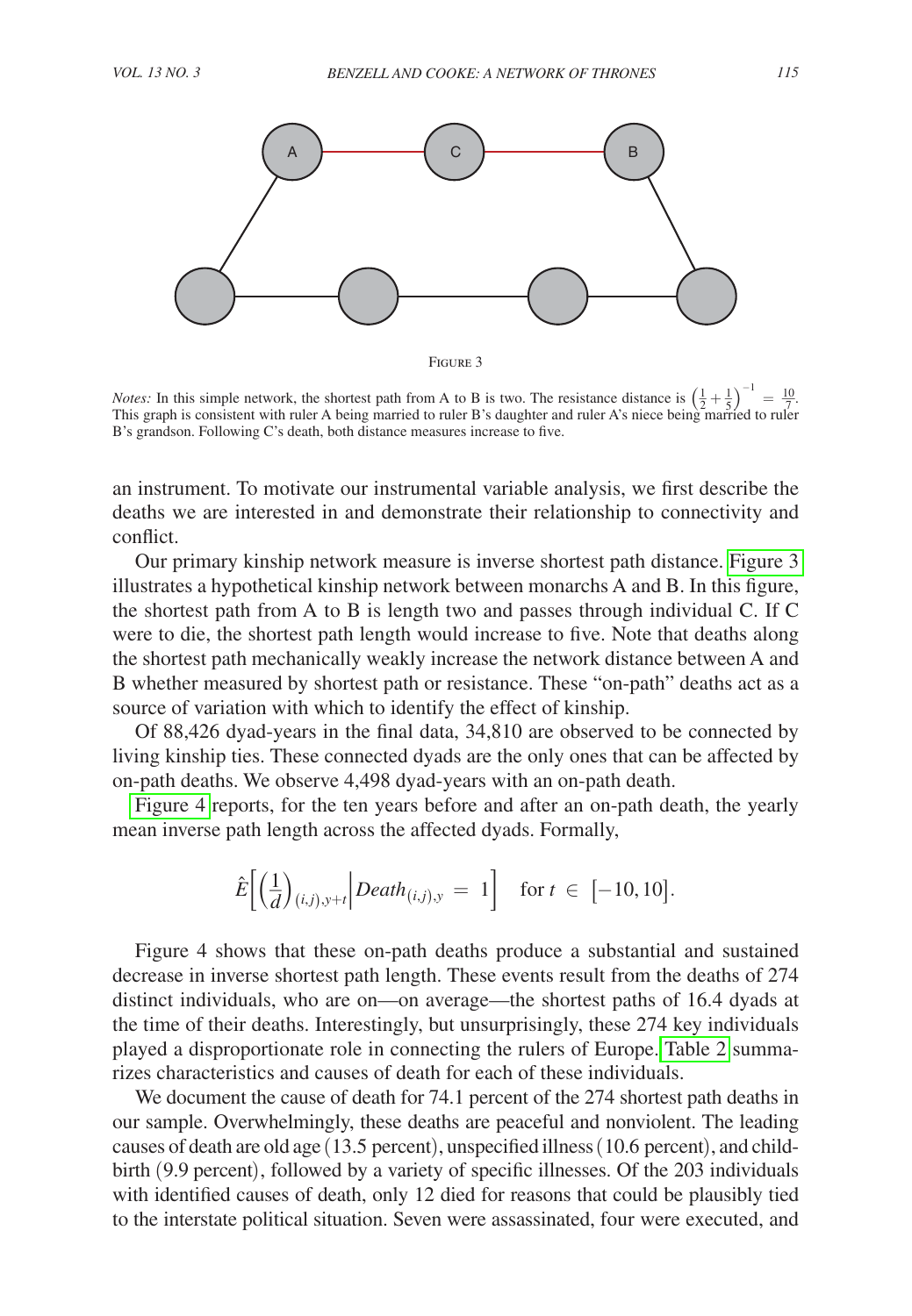<span id="page-14-0"></span>

|--|--|

*Notes:* The *on-path* death of a mutual relative along the shortest path between rulers leads to a substantial decrease in the dyad's kinship connection as measured by inverse shortest path length. A path consists of a series of edges in the royal kinship network. An edge exists between any parent/child, sibling, or married pair of living individuals.

| Shortest path deaths        | Observations   | Percent |
|-----------------------------|----------------|---------|
| Death cause                 |                |         |
| Unknown                     | 71             | 25.9    |
| Old unremarkable            | 37             | 13.5    |
| Childbirth                  | 27             | 9.9     |
| Tuberculosis                | 11             | 4.0     |
| Pneumonia                   | 9              | 3.3     |
| <b>Stroke</b>               | 8              | 2.9     |
| Smallpox                    | 7              | 2.6     |
| Cancer                      | 7              | 2.6     |
| Accidental                  | 7              | 2.6     |
| Heart attack                | 2              | 0.7     |
| Fever (cause unspecified)   | 3              | 1.1     |
| Genetic                     | 3              | 1.1     |
| Unspecified/final illness   | 29             | 10.6    |
| Other infection             | 19             | 6.9     |
| Other noninfectious         | 14             | 5.1     |
| Nonstroke brain             | 8              | 2.9     |
| Assassination               | 7              | 2.6     |
| Execution                   | $\overline{4}$ | 1.5     |
| Battle death                | 1              | 0.4     |
| Individual was a monarch    | 76             | 27.7    |
| <b>Unexpected death</b>     | 73             | 26.6    |
| <b>Stress-related death</b> | 40             | 14.6    |

Table 2—Causes of Death and Related Characteristics for 274 Individuals Dying on a Shortest Path

*Note:* Potentially political death causes in italics.

one was hit by a cannonball (the unlucky Frederick IV, Duke of Holstein-Gottorp). This is consistent with Hoffman's (2012) evidence that early modern rulers, even those who lost wars, faced little to no personal risk from international conflicts. Cummins (2017) provides complementary evidence that the proportion of violent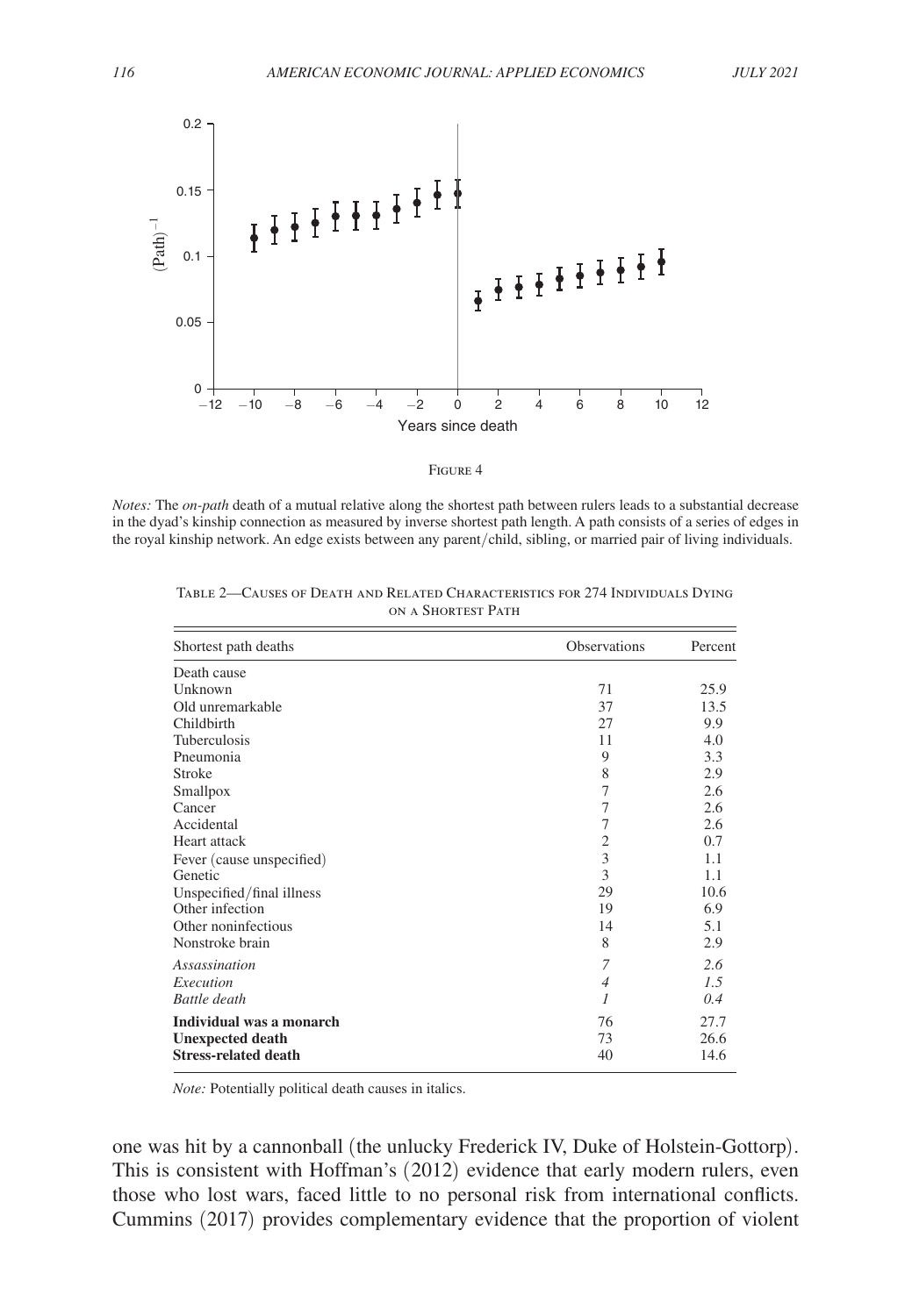deaths among European elites substantially declined (to about 5 percent) after 1500. While our main results are very similar with and without these 12 potentially politically motivated deaths, our subsequent analysis will be based on the remaining 262 apolitical on-path deaths.

In further robustness checks, designed to avoid reverse causality and exclude some nonkinship related mechanisms, we distinguish shortest path deaths by other characteristics of the deceased individual. Specifically, we find 76 of the on-path deaths were monarchs, 73 were likely unexpected by contemporaries, and 40 can be linked to stress related to tense political situations, either international or domestic. Online Appendix Table 10 gives a full list of the names, year of death, cause of death, and other covariates for these 274 individuals. Online Appendix A.9 and the associated data files give more detail on how this information was collected and categorized.

# C. *Event Study*

On-path deaths weaken kinship ties and thus potentially influence conflict frequency. To examine this relationship, we perform an event study analysis of war in years before and after an on-path death. To avoid double counting of dyads, we restrict attention to the subsample in which exactly 1 on-path death occurs in a 21-year window. Thus, the solid dots in [Figure 5](#page-16-0) report

$$
\hat{E}\bigg[War_{(i,j),y+t}\bigg| Death_{(i,j),y} = 1, \sum_{i=-10}^{10} Death_{(i,j),y+i} = 1\bigg] \text{ for } t \in [-10, 10].
$$

While on-path deaths may influence the chance of war between a pair of monarchs by lowering their level of connection, they conceivably have a direct effect as well. To explore this possibility, we also report war frequencies before and after the deaths of any immediate relative (child, parent, sibling, or spouse) of either monarch, excluding those on-path. These "close" or off-path deaths are more frequent than on-path deaths, and thus a smaller 13-year window is reported so that the requirement of only 1 such death in the window is not overly demanding. The hollow dots in Figure 5 represent

$$
\hat{E}\left[\text{War}_{(i,j),y+t}\middle|\text{Death}_{(i,j),y}^{\text{Close}}=1,\sum_{i=-6}^{6}\text{Death}_{(i,j),y+i}^{\text{Close}}=1\right] \text{ for } t \in [-6,6].
$$

In the years following an on-path death, there is a significant increase in war frequency. There is no increase in war propensity after the deaths of *off-path* individuals closely connected to one of the pair of monarchs. This elevated conflict propensity persists for about eight years.<sup>26</sup>

<span id="page-15-0"></span> $^{26}$ In both this figure and Figure 6, there is a clear decline in war frequency nine years after the on-path death. This decrease is due in part to the ending of two large conflict episodes. The Schmalkaldic Wars and the War of Austrian Succession both ended eight years after the deaths of a very well-connected ruler (King Francis I in 1547 and Holy Roman Emperor Charles VI in 1740, respectively). In the main event study, about 32 percent of the postdeath dyadic wars are related to these two large conflicts. However, these two conflicts are not essential to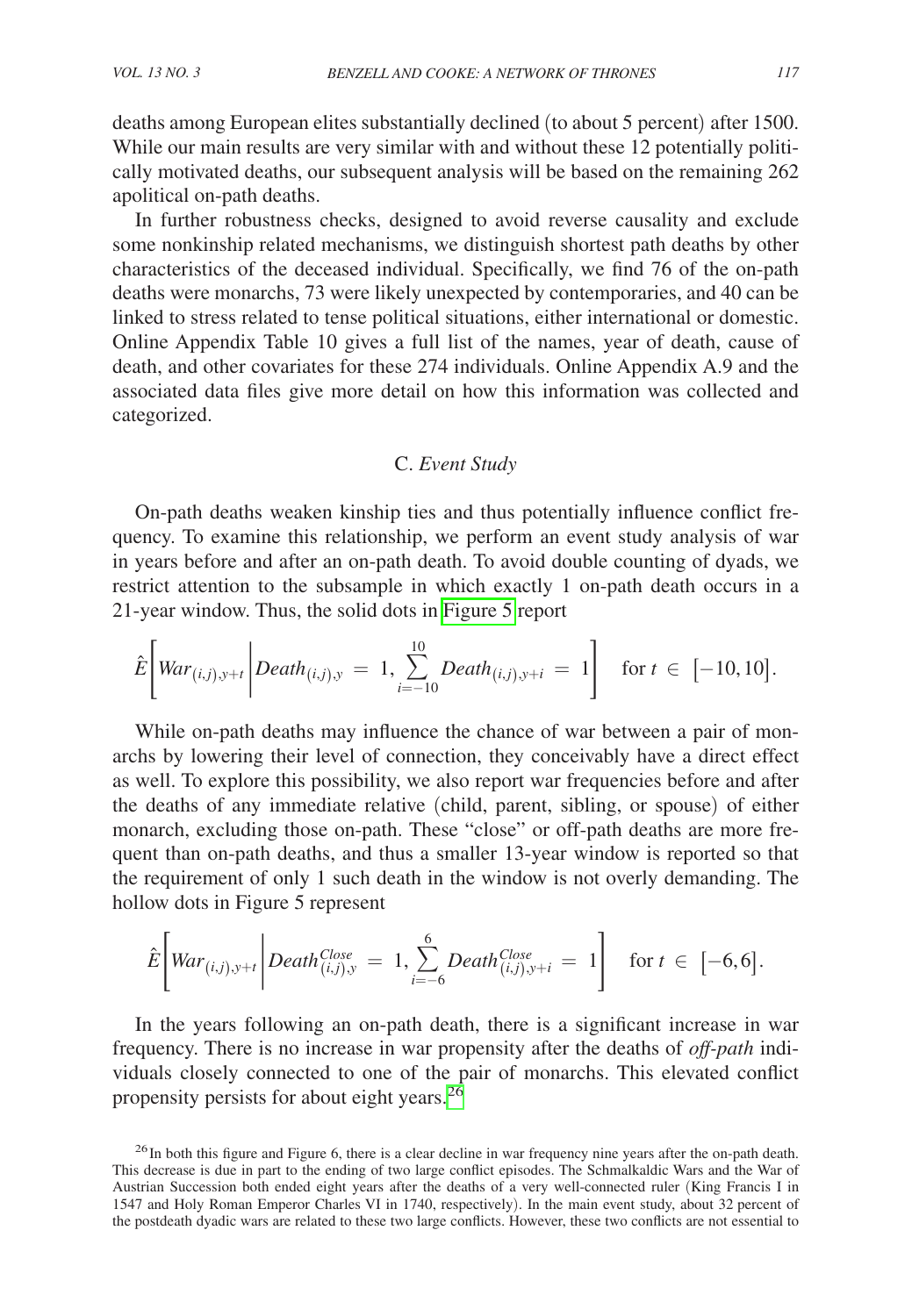<span id="page-16-0"></span>



*Notes:* This figure plots the mean war frequency between dyads in the years before and after they experience the death of a relative. Solid dots indicate war frequency before and after an *on-path* death. Hollow dots are conditioned on close family deaths that are not on-path. The dashed line indicates overall average dyadic war frequency. The sample is restricted to dyads that experience only one death within the time horizon. Ninety-five percent confidence intervals (based on binomial statistics) are indicated by error bars.

It is important to note that war frequency is elevated in the two years preceding on-path deaths. This raises the question of reverse causality, the concern that wars are causing deaths rather than vice versa. We rule out the most direct version of this possibility since we exclude assassinations, executions, and battle deaths. However, it remains possible that a bellicose international environment may increase the rate of royal deaths.

If it were indeed the case that royal deaths are more likely during periods of elevated conflict, an increased war frequency should be present in the years before close deaths as well. However, the close death event study (hollow dots in Figure 5) indicates that close deaths are not associated with an elevated chance of war (pre- or postdeath). Therefore, it would need to be that war conditions increase "on-path" mortality but do not affect the mortality rate of a monarch's close relatives "off-path." Since on-path and off-path individuals are all royals, such a differential impact is implausible.

The anticipatory effect of on-path deaths on war can be readily accounted for without appealing to reverse causality. Many deaths are due to chronic conditions that allow the death to be anticipated and often incapacitate the individual (perhaps leaving them incapable of performing their network functions) in the years prior to the actual date of death. These anticipated deaths might account for the ex ante treatment effect.

the main results. Figure 5 only utilizes 16 percent of the 4,386 on-path deaths due to the restriction to 1 death in a 21-year window, a restriction designed to focus on the episodes with cleanest variation. In our main IV analysis, these two conflicts play a smaller role. Several of our robustness specifications drop these wars entirely.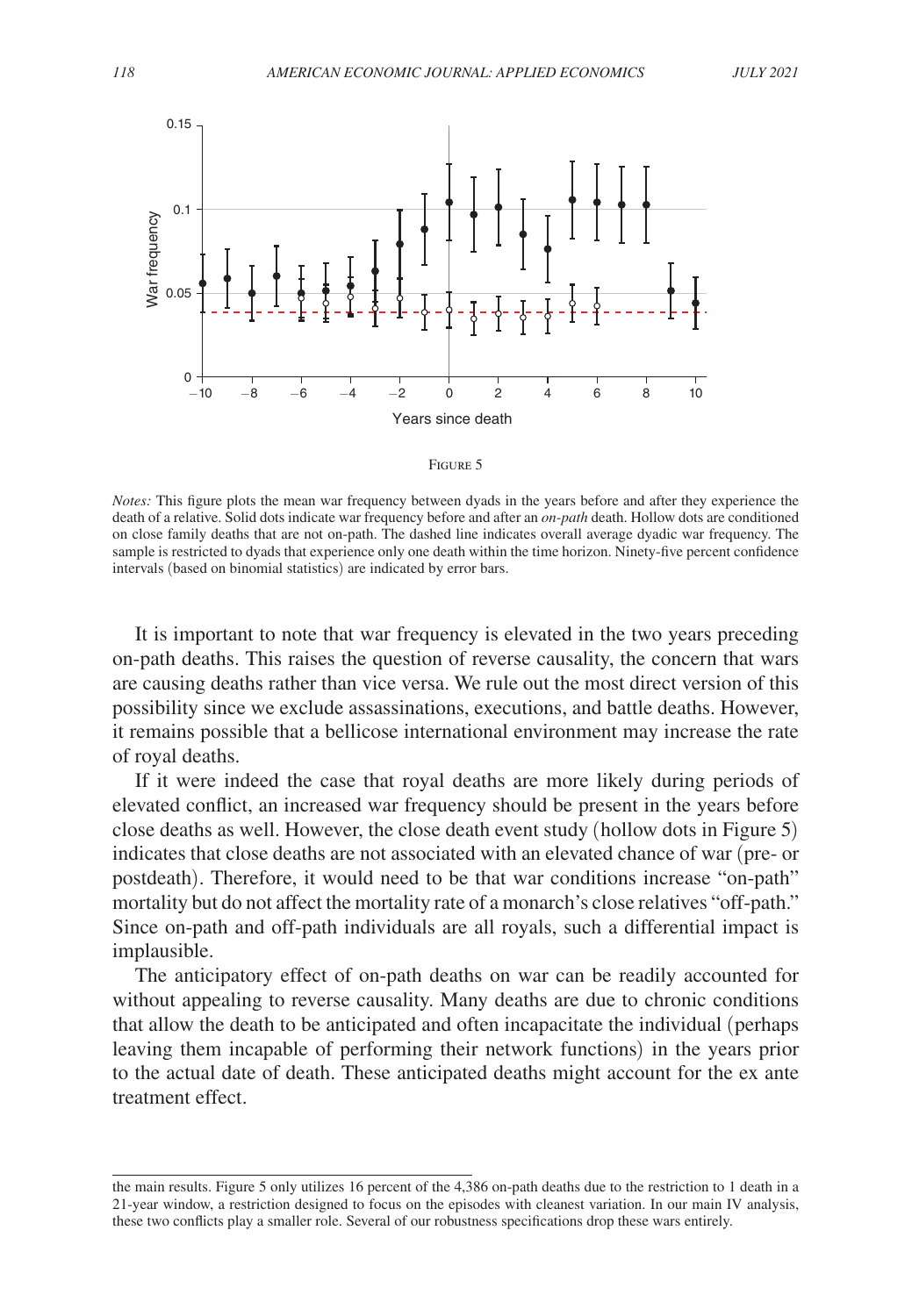

*Notes:* Mean war frequency of dyads in the years before and after they experience the *unexpected* death of an on-path relative. The dashed line indicates overall average war frequency. This sample is restricted to dyads that experience only one death within the time horizon. Ninety-five percent confidence intervals (based on binomial statistics) are indicated by error bars.

In Figure 6, we repeat the event study, focusing on *unexpected* deaths. Unexpected deaths are those with causes that did not manifest until within 365 days of the death date. Focusing on unexpected deaths, we see that war frequency remains relatively constant prior to the unexpected death and only increases once the death has occurred.

Another possible concern is that the deaths of network important individuals increase the risk of war between all impacted countries, not just the pair that are disconnected. [Figure 7](#page-18-0) reports the same event study, except the outcome is whether either country in the dyad impacted by the death is involved in any war, including a war with a third party. There is no change in the frequency of war participation generally for dyads involved in a shortest path death.

Together, these four event studies provide strong evidence that on-path deaths of mutual relatives are associated with an increased likelihood of war specific to the impacted pair of countries. However, this simple event study analysis focuses on a subset of the data with the cleanest variation and does not control for any covariates, time trends, or dyad-specific effects. Similarly, these event studies do not quantitatively answer the question of how strongly kinship connections impact conflict frequency. The remainder of our paper develops an instrumental variable approach based upon variation in kinship connection induced by on-path deaths. Unlike the event study, this instrumental variable approach provides a quantitative answer to the question of how changes in kinship connection affect war frequency, controlling for a variety of important covariates.

# D. *Instrument Definition and Identification*

To estimate the causal effect of living kinship ties on conflict, we return to our OLS regression specification from Section IV. However, we modify the model by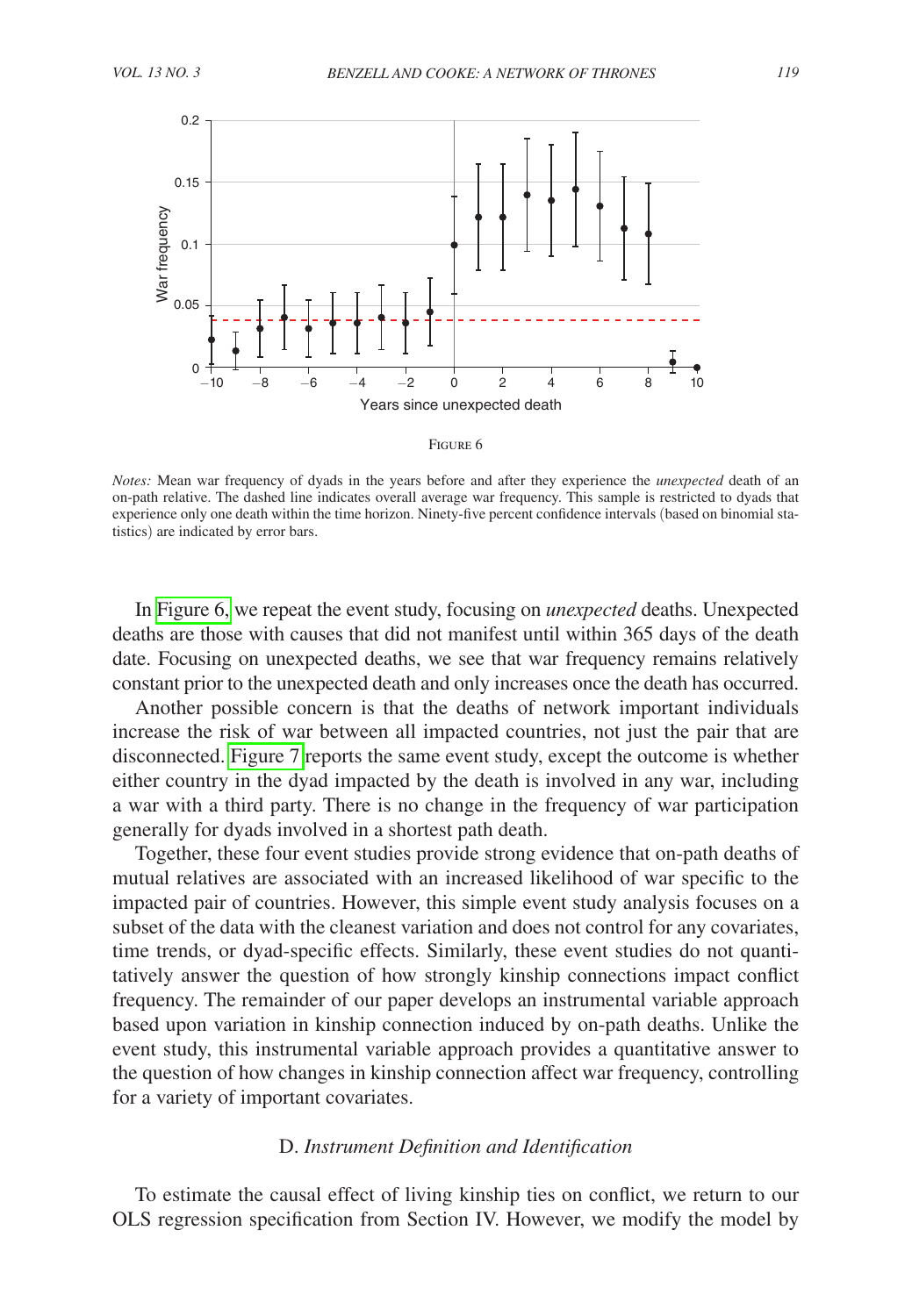<span id="page-18-0"></span>

*Notes:* The proportion of dyads with at least one country at war (including, but not necessarily with, each other) for the ten years before and after an on-path death. This sample is restricted to dyads that experience only one on-path death within the time horizon. Ninety-five percent confidence intervals (based on binomial statistics) are indicated by error bars.

instrumenting for inverse kinship distance with lagged on-path deaths. Our instrument,  $Z_{(i,i),y}$ , is a dummy for whether an on-path death occurred in the previous five years. Specifically,  $Z_{(i,j),y}$  is

(2) 
$$
Z_{(i,j),y} = \max_{t \in [1,5]} Death_{(i,j),y-t},
$$

where  $Death_{(i,j),y}$  is a dummy for whether a nonpolitical death occurred along the shortest network path between rulers *i* and *j* in year *y* (ignoring contemporaneous deaths). [27](#page-18-1)

This is a somewhat coarse instrument, given that some on-path deaths change connectivity more than others. This coarseness is necessary in order to satisfy the stringent conditions for instrument validity. The reason we require an instrument in the first place is that the level of living kinship connection is endogenously determined. Any instrument constructed using information about connectivity prior to the on-path death will also be endogenous and therefore invalid. We provide further discussion of the validity of our instrumental variable approach and related identification concerns as part of our robustness analysis in Section V.

<span id="page-18-1"></span> $^{27}$ Results are robust to alternate specifications of the instrument. The pooled dummy produces similar results, including up to eight lags of death. Similar results can also be obtained using separate dummies for each lag of death. We prefer the pooled specification because it eliminates worries of overfitting.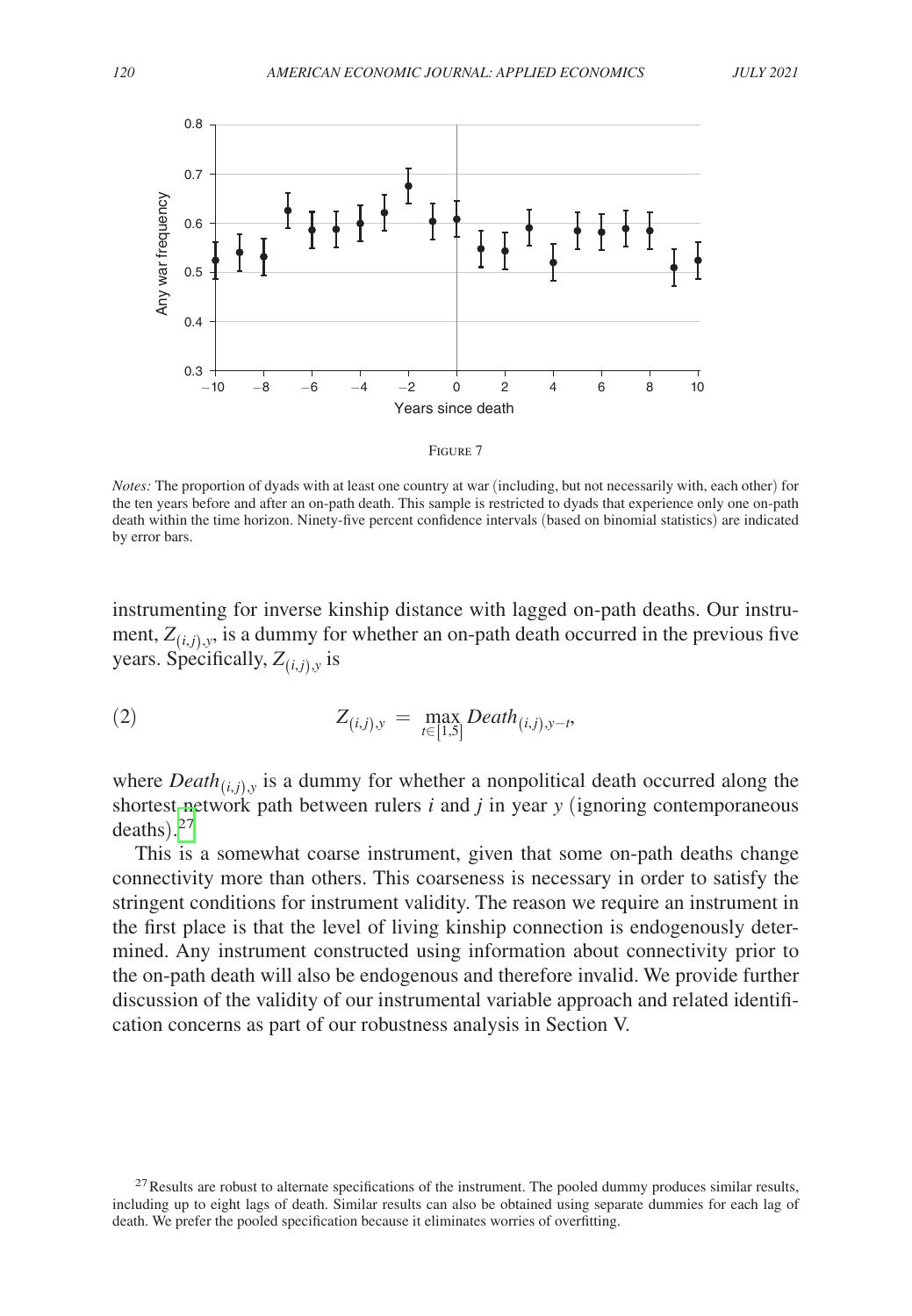|                                                                                   | $(Path)^{-1}$<br>(1)      | $(Path)^{-1}$<br>(2)      | $(Resistance)^{-1}$<br>(3) | $(Resistance)^{-1}$<br>(4) |
|-----------------------------------------------------------------------------------|---------------------------|---------------------------|----------------------------|----------------------------|
| On-Path Death                                                                     | $-0.0563$<br>(0.00920)    | $-0.0593$<br>(0.00937)    | $-0.162$<br>(0.0270)       | $-0.169$<br>(0.0271)       |
| Genetic Tie                                                                       |                           | 0.0846<br>(0.0186)        |                            | 0.202<br>(0.0393)          |
| Same Religion                                                                     |                           | 0.0677<br>(0.0132)        |                            | 0.168<br>(0.0494)          |
| Adjacent                                                                          |                           | $-0.000389$<br>(0.0130)   |                            | 0.0159<br>(0.0547)         |
| Neither Landlocked                                                                |                           | 0.0316<br>(0.0138)        |                            | 0.0719<br>(0.0314)         |
| ln(Distance)                                                                      |                           | $-0.0265$<br>(0.0271)     |                            | $-0.0855$<br>(0.0862)      |
| Pair fixed effects<br>Year fixed effects<br><b>Observations</b><br>$F$ -statistic | X<br>X<br>87,236<br>37.48 | X<br>X<br>87,236<br>40.11 | X<br>X<br>87,236<br>35.91  | X<br>X<br>87,236<br>38.78  |

Table 3—Main Results First Stage

*Notes:* This table reports first-stage estimates of the relationship between kinship connections and apolitical deaths along the shortest network path between rulers in the previous five years. All specifications include fixed effects for dyad and year. Columns 2 and 4 include controls for geographic characteristics and each dyad's genetic relationship and religious similarity. Standard errors clustered two-way by country are reported in parentheses.

# E. *Main IV Estimates*

With our instrument in hand, we use two-stage least squares (2SLS) to estimate the following model:

(3) 
$$
War_{(i,j),y} = \alpha + \beta \cdot \widehat{\left(\frac{1}{d}\right)}_{(i,j),y} + \delta \cdot X_{(i,j),y} + \theta_{(i,j)} + \theta_y + \epsilon_{(i,j),y},
$$

(4) 
$$
\left(\frac{1}{d}\right)_{(i,j),y} = c + \phi Z_{(i,j),y} + \gamma \cdot X_{(i,j),y} + \omega_{(i,j)} + \omega_y + \xi_{(i,j),y}.
$$

\_1

This follows our OLS specification, except it treats inverse network distance as an endogenous variable and instruments for it using a dummy for recent on-path deaths. First-stage estimates (of equation (4)) are reported in Table 3, and causal estimates for the impact of inverse kinship distance on war incidence are reported in [Table 4.](#page-20-0) Columns 2 and 4 of Table 3 correspond to equation (3) above, where kinship distance is measured by shortest path length and resistance distance, respectively. Columns 1 and 3 exclude  $X_{(i,j),y}$ , the vector of controls.

We find that our instrument (recent deaths) displays a strong negative correlation with both measures of inverse kinship distance. The strength of the instrument is evidenced by large  $(>10)$  Kleibergen-Paap *F*-statistics.<sup>28</sup> Pair fixed effects control

<span id="page-19-0"></span><sup>&</sup>lt;sup>28</sup> One may be worried about serial correlation in our setting. In that case, Montiel Olea and Pflueger's (2013) weak instrument test is the appropriate one. Applying this test to our main specification (column 2 of Tables 3 and 4), we find an effective *F*-statistic of 41.4 and a critical value of 37.4 for ( $\alpha = 0.05, \tau = 0.05$ ). This means that, with 95 percent confidence, the worst-case bias induced by our instrument is less than 5 percent.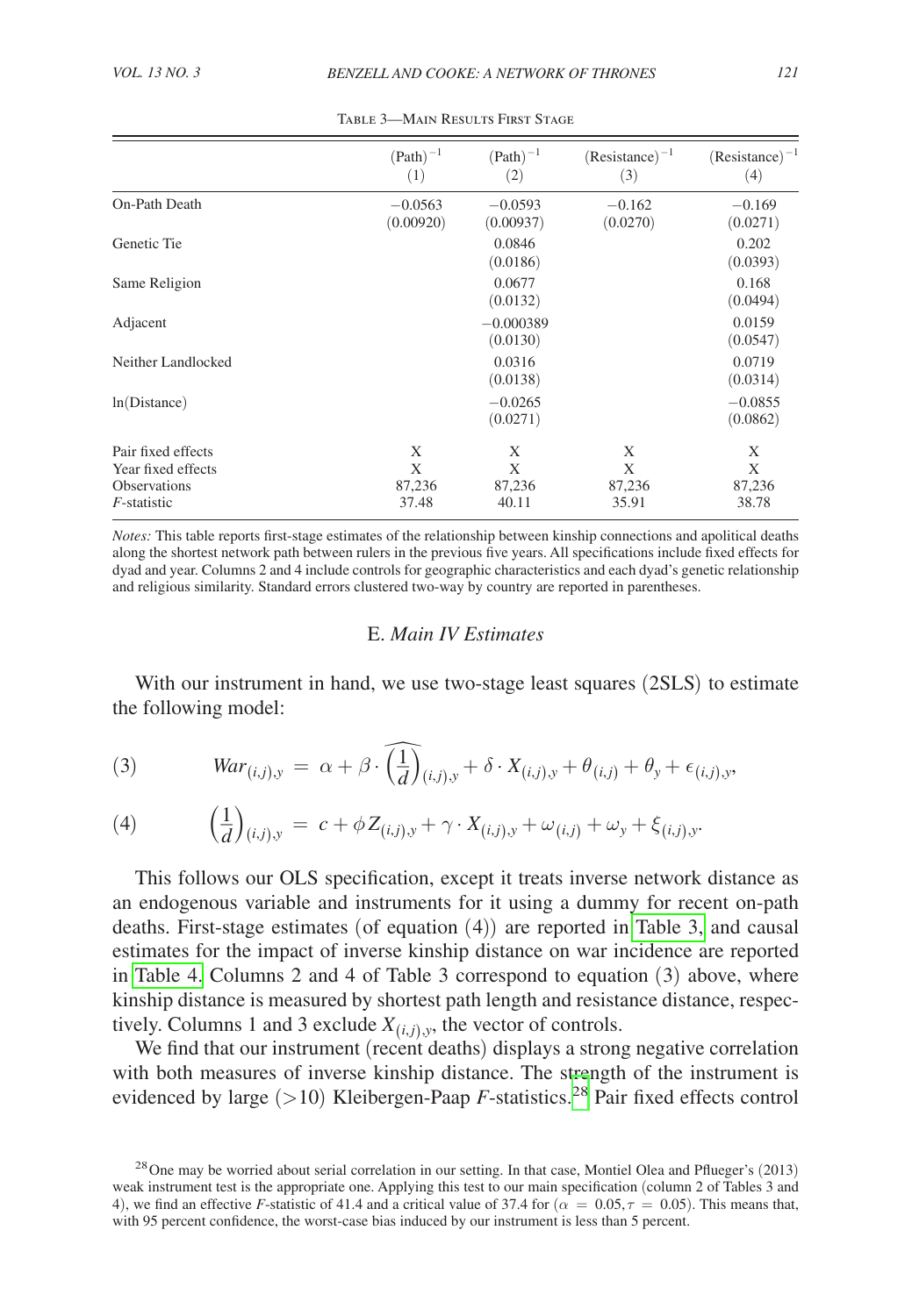<span id="page-20-0"></span>

|                                                                 | War<br>(1)           | War<br>(2)              | War<br>(3)           | War<br>(4)              |
|-----------------------------------------------------------------|----------------------|-------------------------|----------------------|-------------------------|
| $(Path)^{-1}$                                                   | $-0.297$<br>(0.0732) | $-0.285$<br>(0.0667)    |                      |                         |
| $(Resistance)^{-1}$                                             |                      |                         | $-0.104$<br>(0.0291) | $-0.1000$<br>(0.0271)   |
| Genetic Tie                                                     |                      | 0.0333<br>(0.0123)      |                      | 0.0294<br>(0.0128)      |
| Same Religion                                                   |                      | $-0.00416$<br>(0.00863) |                      | $-0.00664$<br>(0.00895) |
| Adjacent                                                        |                      | 0.0303<br>(0.0199)      |                      | 0.0320<br>(0.0216)      |
| Neither Landlocked                                              |                      | 0.000446<br>(0.00435)   |                      | $-0.00136$<br>(0.00407) |
| ln(Distance)                                                    |                      | $-0.0116$<br>$(\cdot)$  |                      | $-0.0126$<br>$(\cdot)$  |
| Pair fixed effects<br>Year fixed effects<br><b>Observations</b> | X<br>X<br>87,236     | X<br>X<br>87,236        | X<br>X<br>87,236     | X<br>Χ<br>87,236        |

TABLE 4-MAIN RESULTS

*Notes:* This table reports estimates of a linear probability model explaining dyadic war frequency as a function of living kinship connection between rulers. To account for potentially endogenous kinship connections, we instrument for kinship connection using variation induced by apolitical deaths along the shortest network path between rulers in the previous five years. All specifications include fixed effects for dyad and year. Columns 2 and 4 include controls for geographic characteristics and each dyad's genetic relationship and religious similarity. Standard errors clustered two-way by country are reported in parentheses. Omitted standard errors are due to insufficient variation (within dyad).

for the fact that dyads with different average connectedness will have different frequencies of on-path death. With these included, our identification is based on the short-term deviation from a country pair's average level of connectedness generated by on-path deaths. Our estimates are not sensitive to the inclusion of other dyad-level covariates.

Columns 1–4 of Table 4 estimate the effect of kinship ties on war incidence. So long as dyad fixed effects are included, we estimate a large and significant negative relationship between inverse network distance, no matter how measured, and war. Column 2 reports our preferred specification.

Given that the estimate is a local average treatment effect (LATE), care is necessary when interpreting the coefficients. A naïve reading of our results would suggest that a change from being immediately connected,  $(Path)^{-1} = 1$ , to unconnected,  $(Path)^{-1} = 0$ , causes a 28.5 percentage point increase in war incidence. However, variation of that magnitude is never observed because a pair of rulers with a shortest path of length one cannot have an individual between them die.

Rather, the coefficient measures a marginal effect and should be understood with respect to the typical identifying variation. From the first-stage regressions, we see that a recent on-path death produces an average change in inverse shortest path length of −0.06. That reduction is roughly the difference between a shortest path length of four and five. The results indicate that this variation causes (with 95 percent confidence) a  $1.69 \pm 0.9$  percentage point increase in (yearly) war incidence.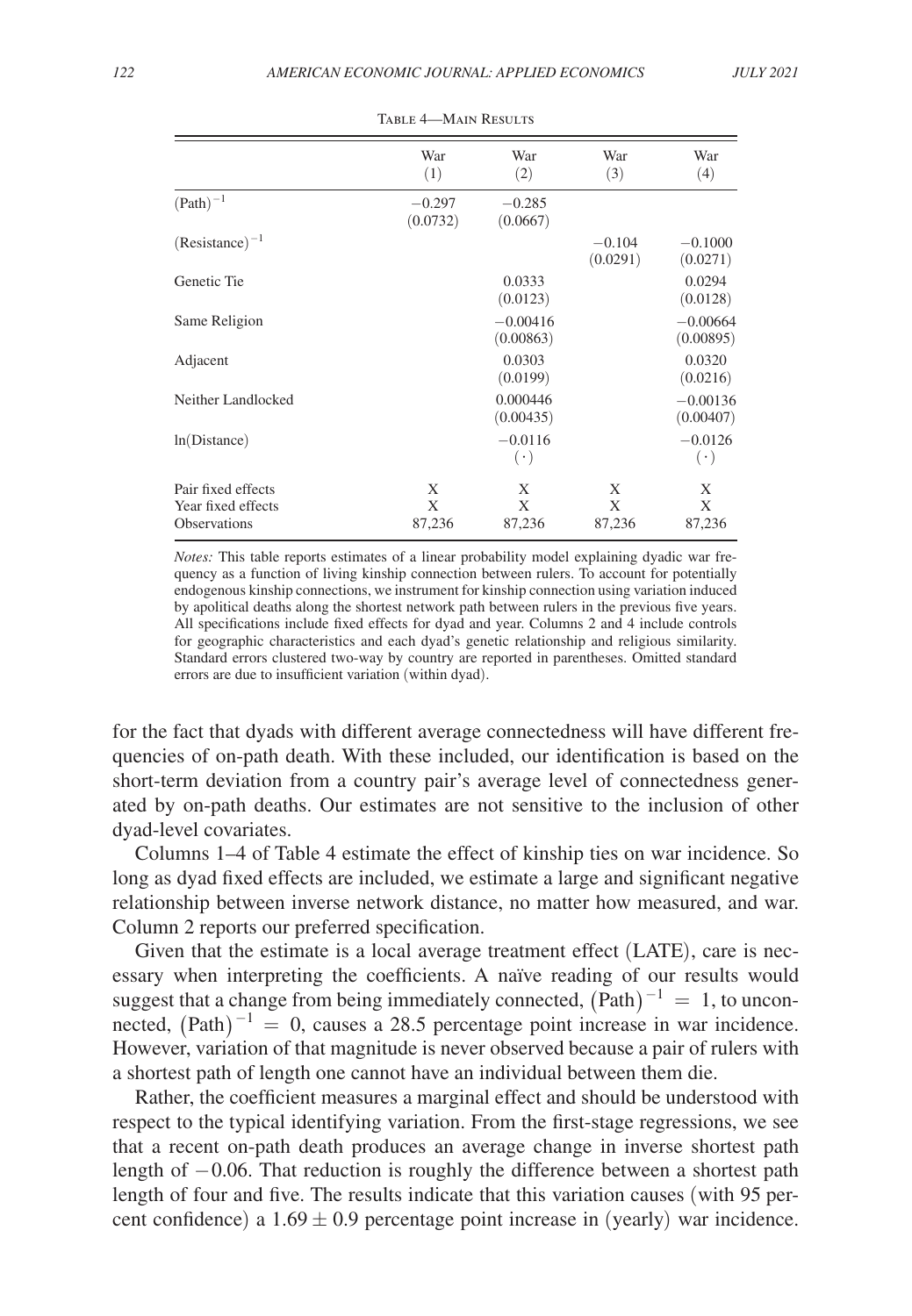|                     | $(Path)^{-1}$ | $(Path)^{-1}$     | $(Path)^{-1}$ | $(Path)^{-1}$     |
|---------------------|---------------|-------------------|---------------|-------------------|
|                     | (1)           | $\left( 2\right)$ | (3)           | $\left( 4\right)$ |
| On-Path Death       | $-0.0576$     | $-0.0838$         | $-0.0593$     | $-0.0593$         |
|                     | (0.00922)     | (0.0114)          | (0.00943)     | (0.00943)         |
| Genetic Tie         | 0.0853        | 0.0117            | 0.0823        | 0.0823            |
|                     | (0.0184)      | (0.0338)          | (0.0181)      | (0.0181)          |
| Same Religion       | 0.0677        | 0.0714            | 0.0681        | 0.0681            |
|                     | (0.0132)      | (0.0403)          | (0.0131)      | (0.0131)          |
| Adjacent            | $-0.00115$    | 0.00317           | 0.000156      | 0.000156          |
|                     | (0.0137)      | (0.0217)          | (0.0129)      | (0.0129)          |
| Neither Landlocked  | 0.0316        | 0.0335            | 0.0317        | 0.0317            |
|                     | (0.0140)      | (0.0390)          | (0.0138)      | (0.0138)          |
| ln(Distance)        | $-0.0309$     | 0.0187            | $-0.0286$     | $-0.0286$         |
|                     | (0.0277)      | (0.0497)          | (0.0265)      | (0.0265)          |
| Pair fixed effects  | X             | X                 | X             | X                 |
| Year fixed effects  | X             | X                 | X             | X                 |
| <b>Observations</b> | 83,801        | 3,372             | 86,958        | 86,958            |
| <i>F</i> -statistic | 38.95         | 54.14             | 39.47         | 39.47             |

Table 5—Alternate Outcomes First Stage

*Notes:* This table reports first-stage estimates of the relationship between kinship connections and apolitical deaths along the shortest network path between rulers in the previous five years. Columns 1 and 2 restrict the sample such that dyads were respectively at peace or war in the previous year. Standard errors clustered two-way by country are reported in parentheses.

That is a  $42.3 \pm 17.5$  percent increase over the overall dyadic war frequency of approximately 4.0 percent. Alternatively, consider a pair of monarchs who move from having their children married to being disconnected. This would correspond to a decrease in inverse shortest path length of 1/3 and a 9.5 percentage point increase in war frequency in each year until the network connection is rebuilt.

These estimates suggest the role of living kinship ties in reducing conflict is substantial. Similarly large effects are estimated when we use resistance as our measure of kinship distance. These effect sizes help justify the huge amount of energy exerted over dynastic marriage negotiations. It also helps explain the central role of marriage in peace negotiations to end wars.

The estimated reduction in war incidence could either be from fewer wars starting or from the wars that do occur lasting fewer years. To differentiate between these channels, we change our outcome variable. We consider the effect of inverse network distance on whether a dyad starts (continues) a war, conditional on previously being at peace (war). We also consider a nonbinary measure of war intensity, log of battle deaths, as an outcome.

Estimates of these regressions are reported in [Table 6.](#page-22-0) We find that increases in inverse network distance cause decreases in both the rate at which conflicts start and the duration of conflicts that do start. We again interpret the estimated coefficients with respect to the typical variation in path length induced by observed on-path deaths. From columns 1 and 2 of Table 5, we see this variation is −0.058 when a dyad was at peace in the previous year and −0.084 following a year of war. So, a typical on-path death increases the probability of war onset by 0.29 percentage points. This is roughly a 33 percent increase over a base war onset frequency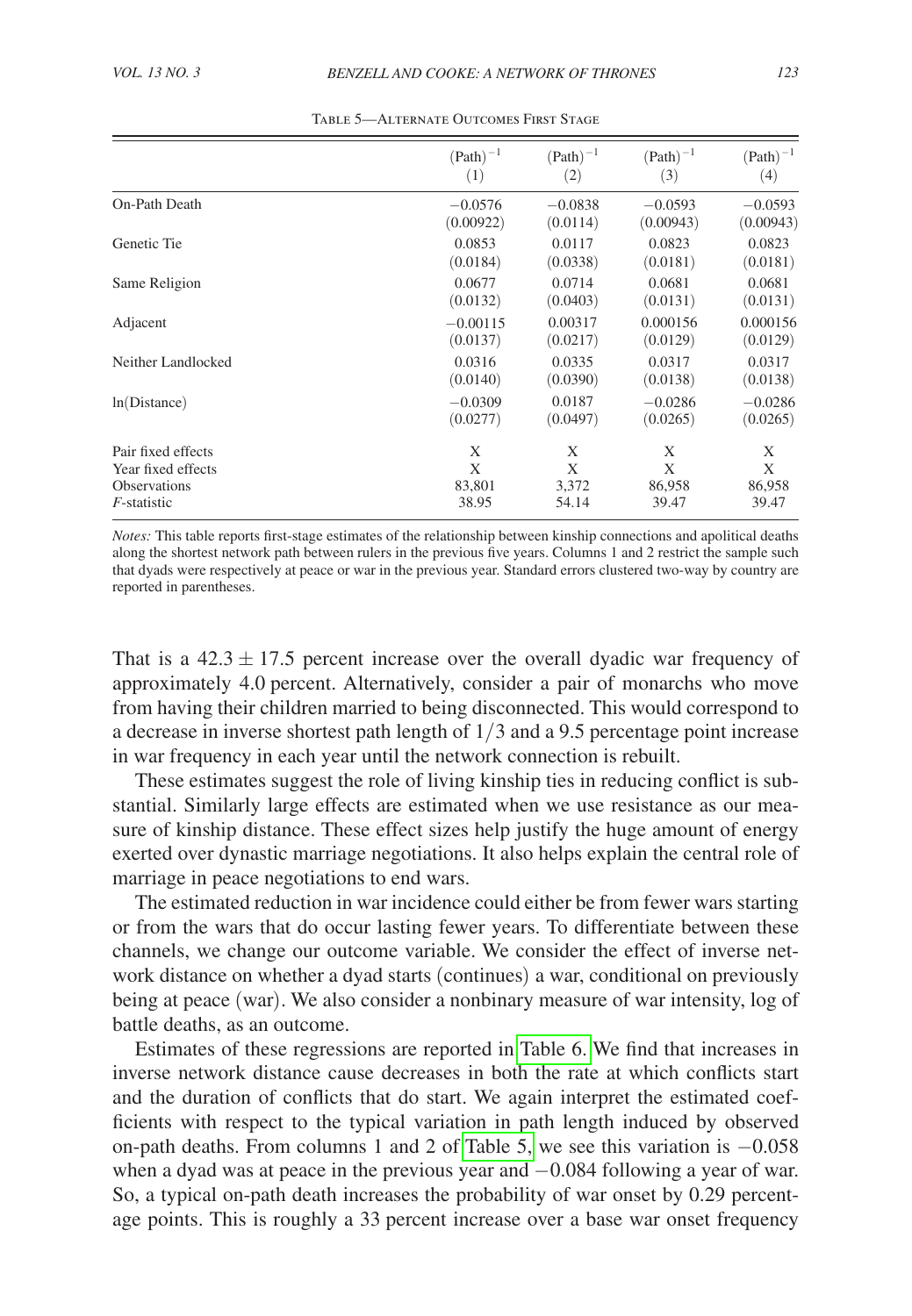<span id="page-22-0"></span>

|                                                                                 | War start        | War continue    | Conflict severity                 | Conflict severity                                  |
|---------------------------------------------------------------------------------|------------------|-----------------|-----------------------------------|----------------------------------------------------|
|                                                                                 | (1)              | (2)             | (3)                               | (4)                                                |
| $(Path)^{-1}$                                                                   | $-0.0506$        | $-0.543$        | $-3.905$                          | $-2.318$                                           |
|                                                                                 | (0.0135)         | (0.224)         | (1.036)                           | (0.592)                                            |
| Genetic Tie                                                                     | 0.00520          | 0.0150          | 0.462                             | 0.288                                              |
|                                                                                 | (0.00165)        | (0.0180)        | (0.138)                           | (0.0806)                                           |
| Same Religion                                                                   | $-0.00483$       | 0.0198          | $-0.0616$                         | $-0.0425$                                          |
|                                                                                 | (0.00289)        | (0.0235)        | (0.101)                           | (0.0629)                                           |
| Adjacent                                                                        | 0.0104           | $-0.0405$       | 0.426                             | 0.288                                              |
|                                                                                 | (0.00448)        | (0.0223)        | (0.261)                           | (0.162)                                            |
| Neither Landlocked                                                              | 0.0113           | $-0.892$        | $-0.141$                          | $-0.0882$                                          |
|                                                                                 | (0.00625)        | (0.0396)        | (0.136)                           | (0.0818)                                           |
| ln(Distance)                                                                    | $-0.00523$       | 0.0311          | $-0.119$                          | $-0.0859$                                          |
|                                                                                 | (0.00306)        | $(\cdot)$       | $(\cdot)$                         | $(\cdot)$                                          |
| Pair fixed effects<br>Year fixed effects<br><b>Observations</b><br><b>Notes</b> | X<br>X<br>83,801 | X<br>X<br>3,372 | X<br>X<br>86,958<br>Battle deaths | X<br>X<br>86,958<br>Battle deaths<br>per dyad-year |

Table 6—Alternate Outcomes

*Notes:* This table reports estimates of our main specification (Table 4, column 2) with alternate outcome variables. Columns 1 and 2 restrict the sample such that dyads were respectively at peace or war in the previous year. Column 3 measures conflict severity as  $ln(1 + B$ attle Deaths). Column 4 evenly distributes battle deaths in war among all dyad-years involved in that war. All specifications include fixed effects for dyad and year. Standard errors clustered two-way by country are reported in parentheses. Omitted standard errors are due to insufficient variation (within dyad).

of 0.87 percent. Similarly, the probability of a war continuing from the previous year increases by 4.6 percentage points following a typical on-path death. This is a proportionally smaller effect since wars continue at a rate of 81.4 percent.

Column 3 of Table 6 reports the effect of changes in network distance on conflict severity,  $ln(1 + Battle \cdot Deaths)$ . Conflict severity is measured at the war level (rather than by dyad-year), assigning the total amount of battle deaths in the war to all dyad-years associated with the conflict. Column 4 adjusts the conflict severity measure by the number of dyad-years involved in a war (i.e., it evenly distributes battle deaths from the war across dyad-years). These results suggest that a typical on-path death would increase conflict severity (as measured by battle deaths) by 14.7 percent to 26.1 percent depending on the measure used. As with our main results, a more severe shock would have a larger effect.

# **V. Identification and Robustness**

In this section, we first discuss the key assumptions underlying our IV analysis and the potential threats to identification in this setting. We then present a variety of alternate specifications of the IV analysis to address these identification concerns. Finally, we conduct Monte Carlo simulations on a comparable set of placebo deaths to allow for robust randomization inference. Randomization inference helps address concerns that our analytic standard errors are not sufficiently conservative or that our results are driven by bias in our estimator.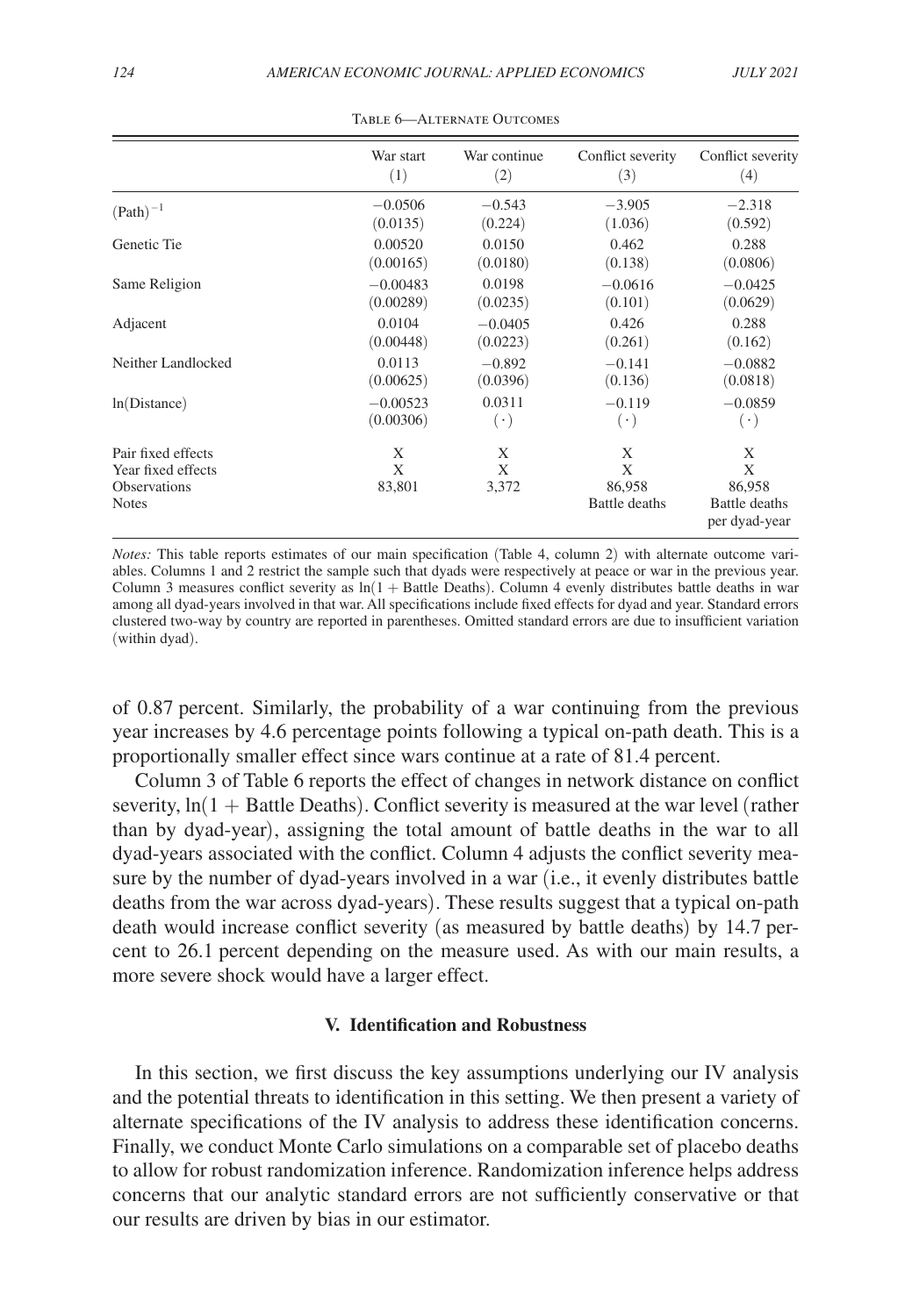# A. *Identification and the Exclusion Restriction*

In order for our instrument to be valid, it must be strongly correlated with 1/*d* and satisfy the exclusion restriction. The necessary strong correlation is directly verified in first-stage regressions and can be seen in Figure 4. In this setting, the exclusion restriction can be written as

$$
\text{(ER)} \quad War_{(i,j),y} \perp Z_{(i,j),y} \{ (1/d)_{(i,j),y}, X_{(i,j),y}, \theta_y, \theta_{(i,j)} \}.
$$

The exclusion restriction cannot be directly tested and faces an array of potential concerns. Note that (ER) requires that the on-path deaths we use to construct our instrument are independent of war probability conditional on observables. In other words, our identifying assumption is that recent on-path deaths relate to war only through their impact on network distance. Violations of (ER) can be thought of in three classes: reverse causality, effects through nonnetwork channels, and omitted variables.

The most obvious threat to (ER) is reverse causality. In other words, one might worry that on-path deaths are caused by wars and not vice versa. This concern is partially dealt with by only using lagged deaths to construct our instrument. We also exclude politically motivated on-path deaths from our analysis. Indirect channels such as war increasing the likelihood of death by cutting supply lines or otherwise affecting environmental factors are implausible given the close-death placebo null result. We can also address reverse causality by selectively excluding deaths that are possibly caused by a tense political situation. The default instrument already excludes violent political deaths. In the next subsection, our robustness analysis investigates further restrictions on the list of deaths used for identification.

A second concern is that deaths directly affect war frequency through nonnetwork channels. For instance, these deaths could have a direct effect on war by creating political instability. For example, they may alter lines of succession, install inexperienced individuals in senior leadership positions, or simply have a psychological effect on one of the rulers. Our "any war" event study rules out the possibility that on-path deaths create political vacuums that increase the chance of war generally rather than bilaterally. The event study section also established that the deaths of close relatives "off-path" are not correlated with increased war frequency. In principle, this rules out the possibility that deaths of individuals closely connected to a ruler have a direct effect on war incidence. Admittedly, the deaths of close relatives are not a perfect placebo. For example, close relatives may be more or less likely to be in positions of responsibility than on-path royals. To address these issues, our robustness analysis investigates the effects of nonmonarch deaths and deaths of individuals from third-party countries.

Third, we might face an omitted variable problem. For instance, a major epidemic or famine might cause both noble deaths and political turmoil. Regarding these specific examples, none of our royals with identified causes of death died of starvation and only a single one died of plague. While epidemics did occur during our time period, these were localized to a single city or region. The two major continent-wide epidemics, the Black Death (peaking c.1346–1353) and the Spanish Flu (1918),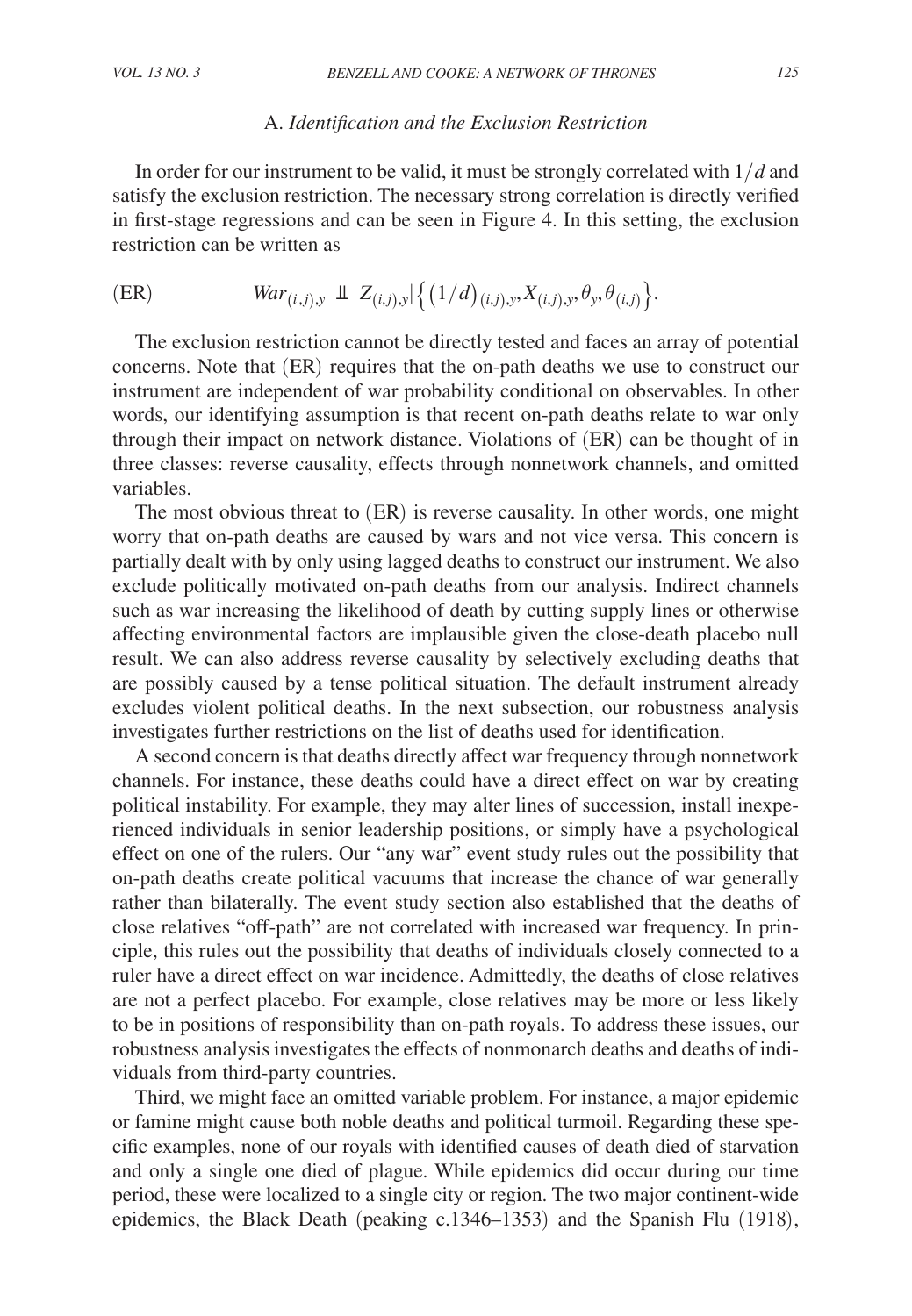<span id="page-24-1"></span>

|                     | War                | War               | War              |
|---------------------|--------------------|-------------------|------------------|
|                     | (1)                | (2)               | (3)              |
| $(Path)^{-1}$       | $-0.336$           | $-0.321$          | $-0.323$         |
|                     | (0.134)            | (0.133)           | (0.0869)         |
| Genetic Tie         | 0.0375             | 0.0363            | 0.0365           |
|                     | (0.0166)           | (0.0111)          | (0.0121)         |
| Same Religion       | $-0.000767$        | $-0.00174$        | $-0.00160$       |
|                     | (0.0103)           | (0.0124)          | (0.00850)        |
| Adjacent            | 0.0303             | 0.0303            | 0.0303           |
|                     | (0.0201)           | (0.0201)          | (0.0201)         |
| Neither Landlocked  | 0.00179            | 0.00140           | 0.00146          |
|                     | (0.00473)          | (0.00475)         | (0.00437)        |
| ln(Distance)        | $-0.0128$          | $-0.0125$         | $-0.0125$        |
|                     | $(\cdot)$          | $(\cdot)$         | $(\cdot)$        |
| Pair fixed effects  | X                  | X                 | X                |
| Year fixed effects  | X                  | X                 | X                |
| <b>Observations</b> | 87,236             | 87,236            | 87,236           |
| <b>Notes</b>        | Known cause deaths | Unexpected deaths | Nonstress deaths |

TABLE 7-ROBUSTNESS: CAUSE OF DEATH

*Notes:* This table reestimates the main specification (Table 4, column 2) using alternate lists of on-path deaths. All specifications include fixed effects for dyad and year. Standard errors clustered two-way by country are reported in parentheses. Omitted standard errors are due to insufficient variation (within dyad).

lie outside our analysis period. Of course, there are potentially many other omitted variables. We partially address this issue through the use of fixed effects. The inclusion of dyad fixed effects removes any persistent, dyad-specific unobservables, while year fixed effects remove temporary, widespread shocks. In addition, as a robustness test, we study a model with country-year fixed effects that accounts for time-varying, country-specific unobservables that might cause both royal deaths and wars.

Supposing the instrument is valid, it is important to think carefully about what this source of variation allows us to identify. On-path deaths can only occur along existing network paths, and the variation is always in the direction of reducing connectivity. Our estimates are of the marginal impact of increases in network distance on conflict activity within dyads that share kinship ties. Thus, the correct interpretation of results based on this instrument is as a local average treatment effect. In principle, changes in living kinship ties may be directionally asymmetric. Thus, our analysis does not provide direct evidence on how an unconnected dyad would respond to the formation of a new kinship tie.<sup>29</sup> In future work, this could potentially be addressed through a structural model of the specific mechanism through which kinship networks reduce conflict.

<span id="page-24-0"></span><sup>29</sup>Earlier versions of this paper explored potential instruments for *increases* in connectivity. However, these tend to suffer from a lack of power. For instance, we attempted to leverage the occurrence of opposite gender firstborn children of rulers to instrument for the probability of royal marriage. While point estimates are consistent with a symmetric effect, there are too few prince-princess marriages to yield statistical significance.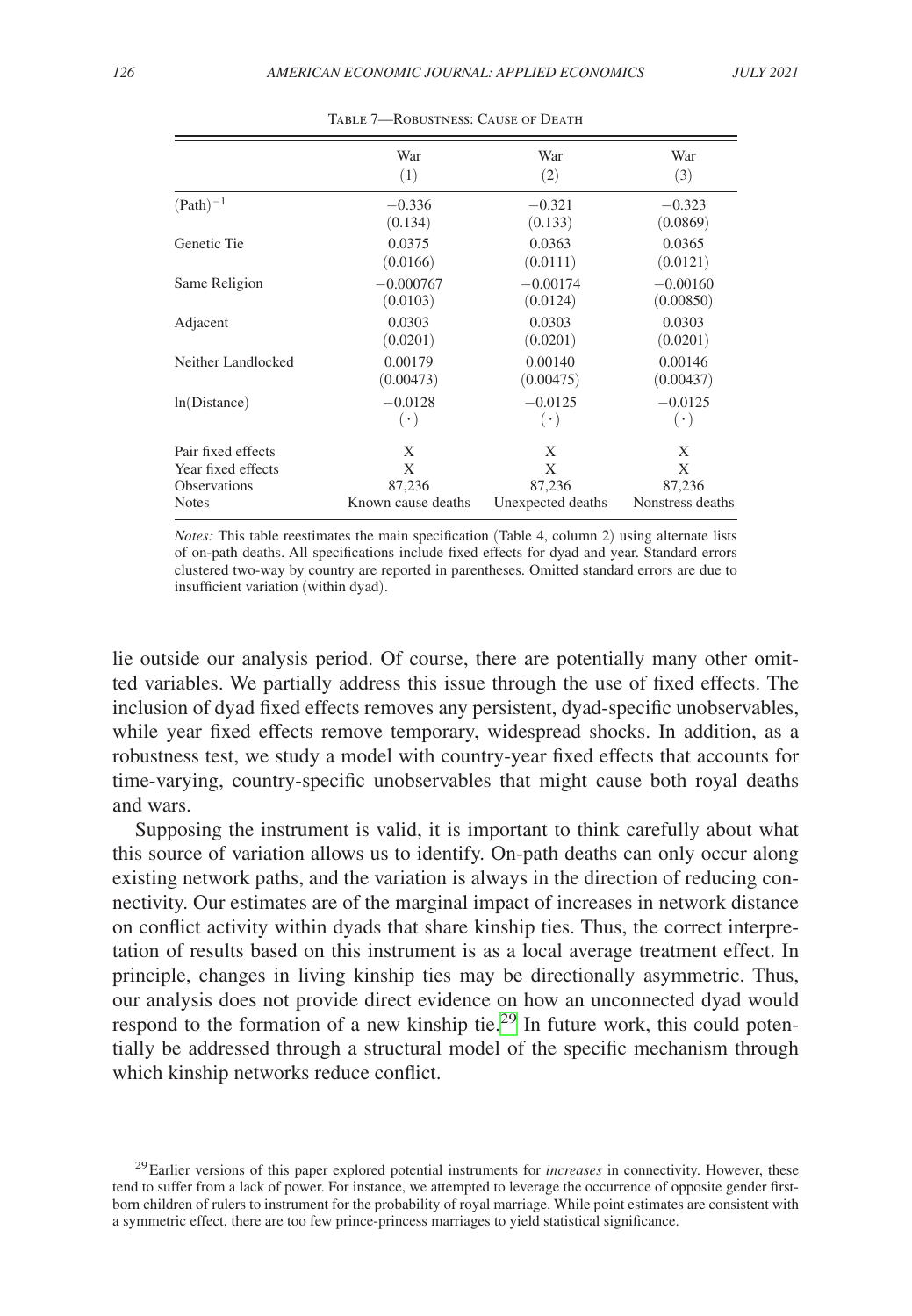|                                                              | War                   | War                | War         | War         |
|--------------------------------------------------------------|-----------------------|--------------------|-------------|-------------|
|                                                              | (1)                   | (2)                | (3)         | (4)         |
| $(Path)^{-1}$                                                | $-0.484$              | $-0.161$           | $-0.138$    | $-0.124$    |
|                                                              | (0.123)               | (0.0653)           | (0.0516)    | (0.0583)    |
| Genetic Tie                                                  | 0.0497                | 0.0231             | 0.0178      | 0.0156      |
|                                                              | (0.0145)              | (0.0146)           | (0.0110)    | (0.00913)   |
| Same Religion                                                | 0.00908               | $-0.0124$          | $-0.00296$  | $-0.0233$   |
|                                                              | (0.00906)             | (0.00902)          | (0.0104)    | (0.00732)   |
| Adjacent                                                     | 0.0304                | 0.0302             | 0.0270      | 0.0146      |
|                                                              | (0.0210)              | (0.0193)           | (0.0123)    | (0.0112)    |
| Neither Landlocked                                           | 0.00568               | $-0.00280$         | $-0.00218$  | $-0.00208$  |
|                                                              | (0.00433)             | (0.00466)          | (0.00475)   | (0.00632)   |
| ln(Distance)                                                 | $-0.0165$             | $-0.00850$         | $-0.0310$   | $-0.0105$   |
|                                                              | $(\cdot)$             | $(\cdot)$          | (0.00797)   | (0.0220)    |
| Pair fixed effects<br>Year fixed effects                     | X<br>X                | X<br>X             |             | X           |
| Country-year fixed effects<br>$F$ -statistic<br><b>Notes</b> | 87.236<br>Third-party | 87.236<br>Nonruler | X<br>87,281 | X<br>87,236 |

Table 8—Robustness: Alternate Mechanisms

*Notes:* The first two columns of this table modify the main specification (Table 4, column 2) by excluding certain on-path deaths that might change war probability through a mechanism other than kinship ties. The first column restricts attention to the deaths of individuals not known to be close associates of the rulers of the impacted dyads. The second column restricts attention to the on-path deaths of nonrulers. Columns 3 and 4 include country-year fixed effects alone and in combination with pair effects, respectively. Omitted standard errors are due to insufficient variation (within dyad).

# B. *IV Robustness*

In order to address the concerns discussed above, we investigate how our main IV result (Table 4, column 2) is affected by various alternative specifications. In particular, we restrict attention to different subsets of the data and alternate definitions of the instrument. Tables 7, 8, and 9 report these robustness checks.<sup>[30](#page-25-0)</sup>

[Table 7](#page-24-1) reports estimates using alternate instruments that remove deaths of certain types. All three of these specifications produce very similar point estimates and are not significantly different than our main result. Column 1 restricts attention to deaths of known cause. Column 3 removes any death that appears to have been related to stress induced by either domestic or international political concerns. This helps to address the concern that a tense geopolitical situation might be an omitted variable that leads to both on-path death and war. Finally, there were a significant number of individuals whom we were unable to identify causes of death for. Column 2 uses only unexpected deaths.

In Table 8, we attempt to exclude alternate mechanisms that could be driving our results. For example, the death of a monarch's close relative may mean the loss of an important advisor or removal of a key political ally. This, in turn, could increase the chance of war. Column 1 shows that focusing exclusively on deaths of mutual relatives from third-party countries actually *increases* the size of our effect. Third-party

<span id="page-25-0"></span><sup>&</sup>lt;sup>30</sup> All first-stage regressions pass weak instrument tests and are omitted for brevity.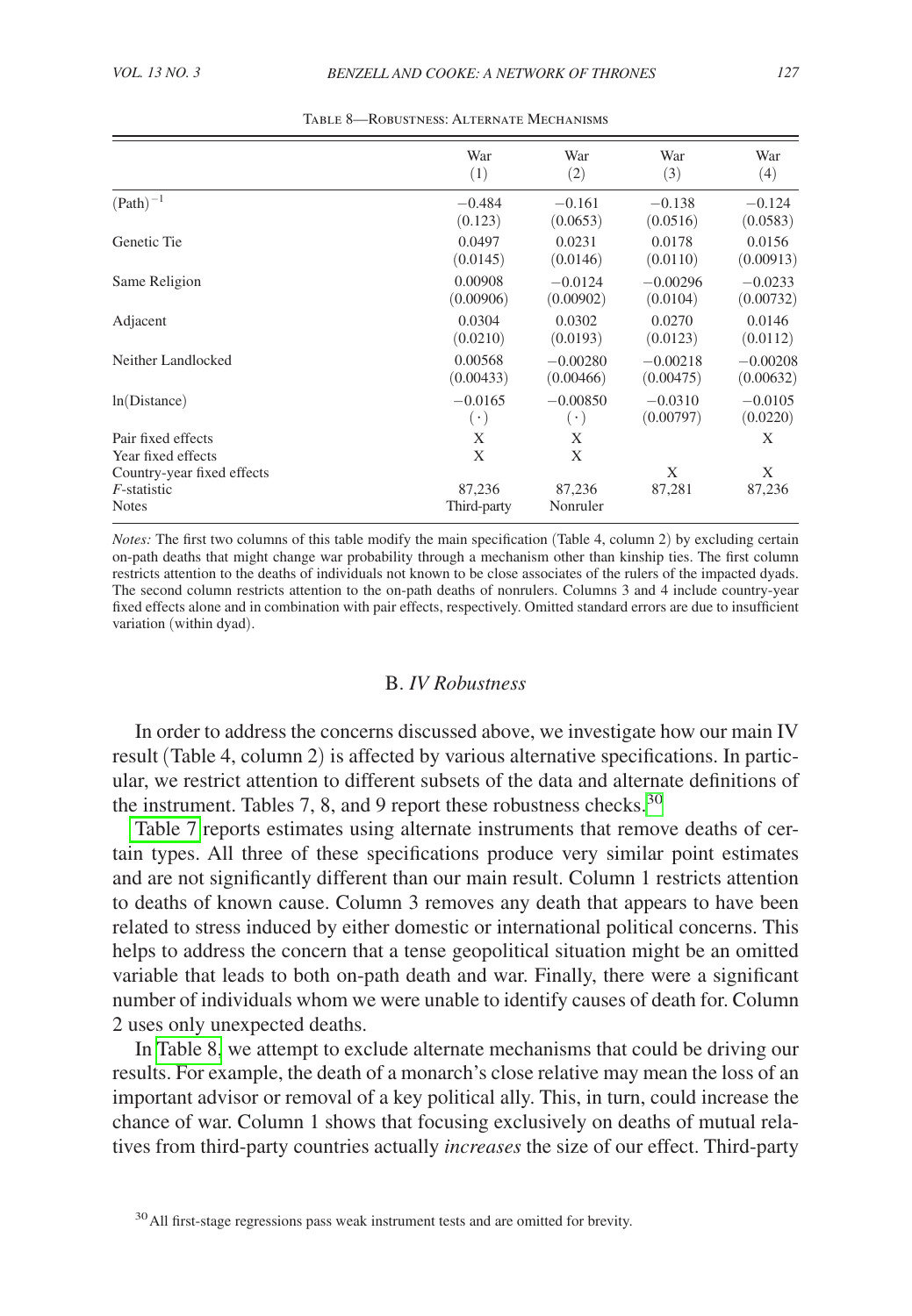|                     | War                     | War                     | War                  | War                 |
|---------------------|-------------------------|-------------------------|----------------------|---------------------|
|                     | (1)                     | (2)                     | (3)                  | (4)                 |
| $(Path)^{-1}$       | $-0.281$                | $-0.179$                | $-0.310$             | $-0.256$            |
|                     | (0.0951)                | (0.0609)                | (0.116)              | (0.120)             |
| Genetic Tie         | 0.0361                  | 0.00810                 | 0.0356               | 0.0329              |
|                     | (0.0191)                | (0.00784)               | (0.0132)             | (0.0106)            |
| Same Religion       | $-0.0104$               | 0.0161                  | $-0.00462$           | $-0.00356$          |
|                     | (0.0126)                | $\left( .\right)$       | (0.0112)             | (0.0106)            |
| Adjacent            | 0.0612                  | 0.00728                 | 0.0345               | 0.0335              |
|                     | (0.0293)                | (0.0283)                | (0.0253)             | (0.0280)            |
| Neither Landlocked  | $-0.00598$<br>(0.00850) | 0.00271<br>(0.00350)    | 0.00636<br>(0.00363) |                     |
| ln(Distance)        | $-0.0412$<br>(0.0130)   | $-0.00119$<br>(0.00500) | 0.0115<br>(.)        |                     |
| Pair fixed effects  | X                       | X                       | X                    | X                   |
| Year fixed effects  | X                       | X                       | X                    | X                   |
| <b>Observations</b> | 57,814                  | 29,272                  | 53,307               | 25,082              |
| <b>Notes</b>        | Pre-1800                | Post-1800               | Drop Habsburgs       | Long-lived polities |

Table 9—Sample Restriction Robustness

*Notes:* This table reestimates the main specification (Table 4, column 2) using various restricted samples. Column 3 drops all dyads including at least one Habsburg ruler. Column 4 includes only countries that existed for at least 85 percent of sample years. All specifications include fixed effects for dyad and year. Standard errors clustered twoway by country are reported in parentheses. Omitted standard errors are due to insufficient variation (within dyad).

deaths are on-path deaths with two additional characteristics. First, the individual is not known to have died in either of the dyad countries. Second, the individual is not known to be a member of a dynasty currently ruling either of the two countries.

Another possibility is that the death of monarchs causes power vacuums that lead to more frequent war. To address this possibility, column 2 restricts attention to on-path deaths of nonmonarchs. We see this somewhat reduces the measured effect size; however, the change in network distance remains an important and statistically significant predictor of war incidence in this specification. Finally, one might be concerned that the effect we observe is not bilateral but instead that the death of a relative affects a ruler's likelihood of fighting wars with all parties without regard to the kinship network structure. We address this issue in columns 3 and 4. These specifications show that our result still holds when using country-year fixed effects. In other words, even controlling for potential short-run increases in a country's overall bellicosity following network disruptions, we still find that the effect is differentially stronger within the dyad. This final result is consistent with the null relationship between on-path death and "Any War" in event study Figure 7.

Finally, Table 9 reports our analyses for different subsets of the data. Columns 1 and 2 suggest that the effect of kinship on conflict is time varying, with a more substantial effect in the earlier part of our sample. This is unsurprising since the centralization of power in the hands of monarchs decreased and diplomacy increasingly professionalized in the modern period (corresponding roughly to the last century of our data). Column 3 shows that the estimated effect is roughly unchanged when dyads including Habsburg rulers are dropped. To create a more balanced panel, column 4 restricts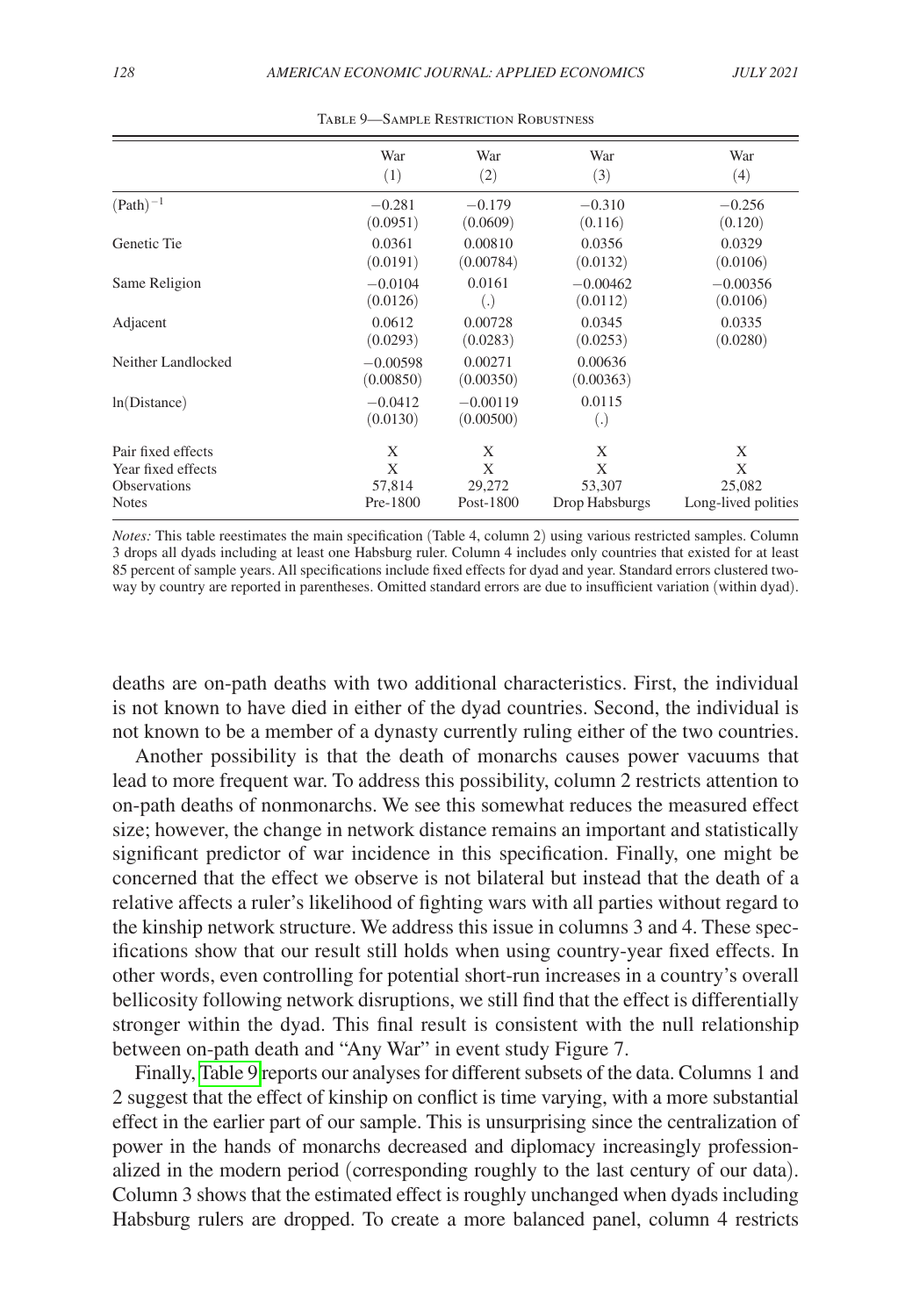attention to polities that are in our sample in at least 85 percent of observed years.<sup>31</sup> The estimated coefficient is similar to our main specification. This should assuage concerns that our estimates are biased due to endogenous entrance and exit from our sample as the result of war outcomes, or due to our country inclusion criteria.

# C. *Robust Randomization Inference*

A final potential issue for our estimates is the correlation structure of the death shocks. An important feature of our data is that a single death typically leads to many shortest path disruptions. These disruptions change a single ruler's connection with many other states. Because our instrument is based on these disruptions, correlation of this type would cause standard errors to be too small. Two-way clustered standard errors are meant to be robust to these correlations. With those standard errors, our main results are highly significant—often at the 0.1 percent level. However, Cameron and Miller (2015) show this clustering procedure fails to account for some possible types of correlation.

To confirm that our analytic standard errors are not overconfident, we conduct robust randomization inference based on Monte Carlo analysis. We do this by randomly generating a series of placebo instruments and reestimate our main IV specification.

To make our placebo simulations comparable to the true instrument, we use the following procedure. We begin by randomly assigning "base" treatment events to specific ruler-years. We use Bernoulli draws with a parameter calibrated to generate an expected 274 base events (the number of nonpolitical deaths in the data). This mimics the individual deaths underlying our instrument. We then flip a coin to decide which of the two rulers the placebo "death" was closer to. We assign placebo on-path death events to every dyad that ruler is connected to in that year. This procedure makes the simulated instrument even more correlated across specific ruler-years than the true instrument. Therefore, this approach is robust in the sense that it produces a more dispersed distribution of coefficient estimates. This exercise yields the distribution of estimates an instrument like ours would produce by chance.

This procedure is performed 10,000 times. For each iteration, we replicate the instrumental variable analysis from Table 4, column 2. The parameter of interest is the 2SLS estimated coefficient on inverse path length generated by instrumenting with these placebo treatments. Summary statistics and the histogram of estimated values are presented in [Figure 8.](#page-28-0)

The mean estimate in these simulations is 0.0475. This alleviates concerns that our main estimator is negatively biased. The standard deviation of the simulated estimates, 0.0478, is smaller than our analytic standard error (0.0667). The coefficient estimated on the real data,  $-0.285$ , is more negative than any of the 10,000 simulated estimates. We conclude it is highly unlikely that our main estimate was produced by chance.

<span id="page-27-0"></span><sup>&</sup>lt;sup>31</sup>Ninety percent or 95 percent thresholds produce qualitatively similar results. Eighty-five percent is the lowest natural threshold, which excludes France, a country that became a republic (and thus exited our sample) several times, the last of which as a result of a defeat in war.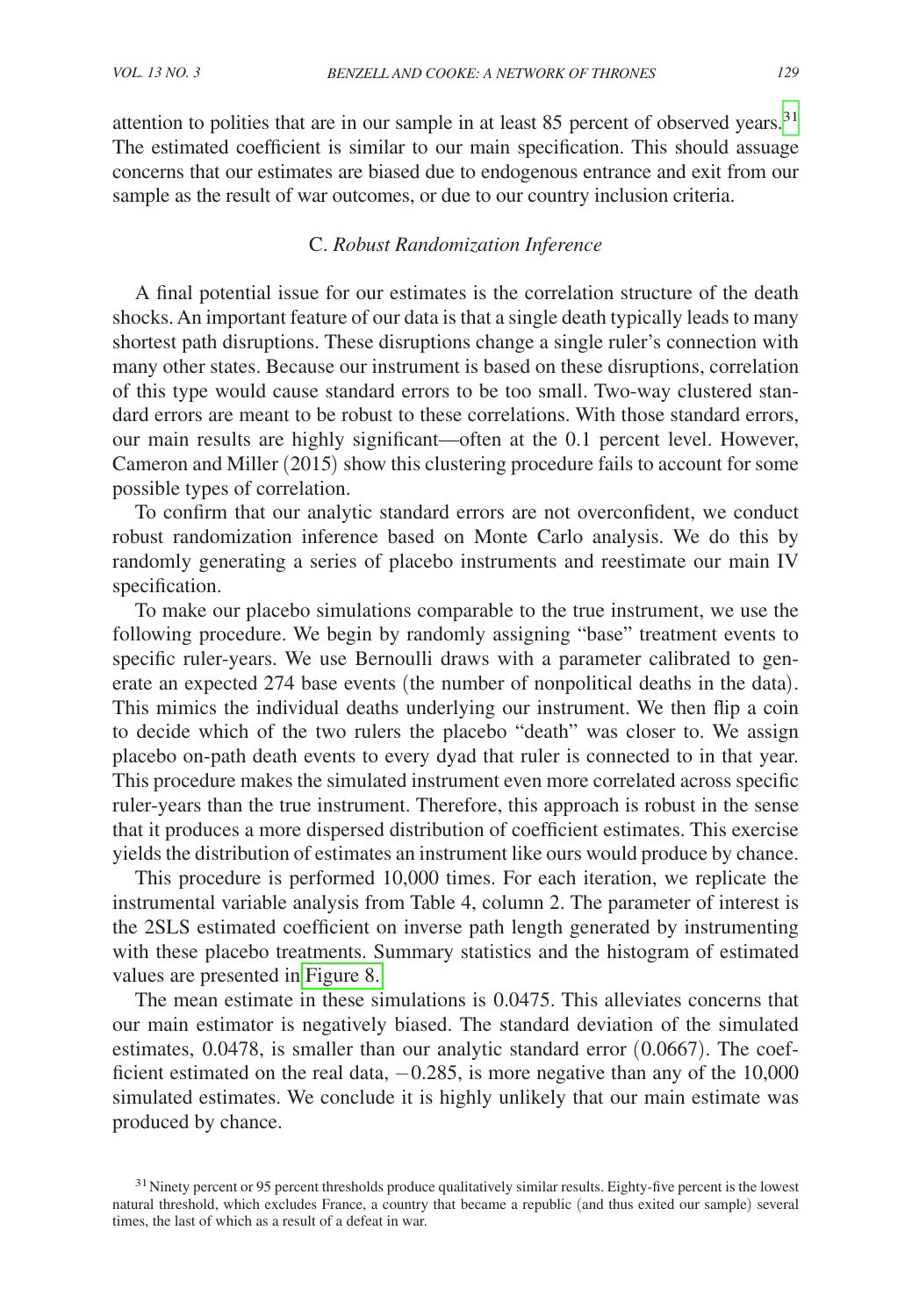<span id="page-28-0"></span>

| F<br>IGURE - | ົ |
|--------------|---|
|--------------|---|

*Note:* Distribution of simulated estimates of the effect of inverse shortest path length on war, instrumented using placebo shortest path deaths.

# **VI. Conclusion**

We construct a dataset that links a genealogy of European royals to lists of sovereign monarchies, interstate wars, and several covariates. The data provide a rich environment to study the influence of interpersonal relationships on long-run macroeconomic, political, and institutional outcomes. This paper focused on the relationship between kinship and conflict. However, the same data and network tools might well be applied to more traditional economic questions. We think future work investigating the long-run implications of leaders' kinship networks for trade, growth, cultural diffusion, and development will be fruitful.

The data reveal a dramatic increase in kinship connections between European monarchs over time. Viewing the genealogy as a kinship network, we use exogenous variation in network structure to provide evidence that close living kinship ties substantially reduced the frequency and duration of war.

Consistent with existing literature, we document a decline in conflict in Europe after 1800. Specifically, we observe 3.01 percent of dyad-years at war from 1495 to 1600 compared to only 1.38 percent from 1800 to 1918. Given these findings, it is natural to ask how much of this decline can be attributed to increased kinship ties. While it is difficult to say definitively, our results allow a back-of-the-envelope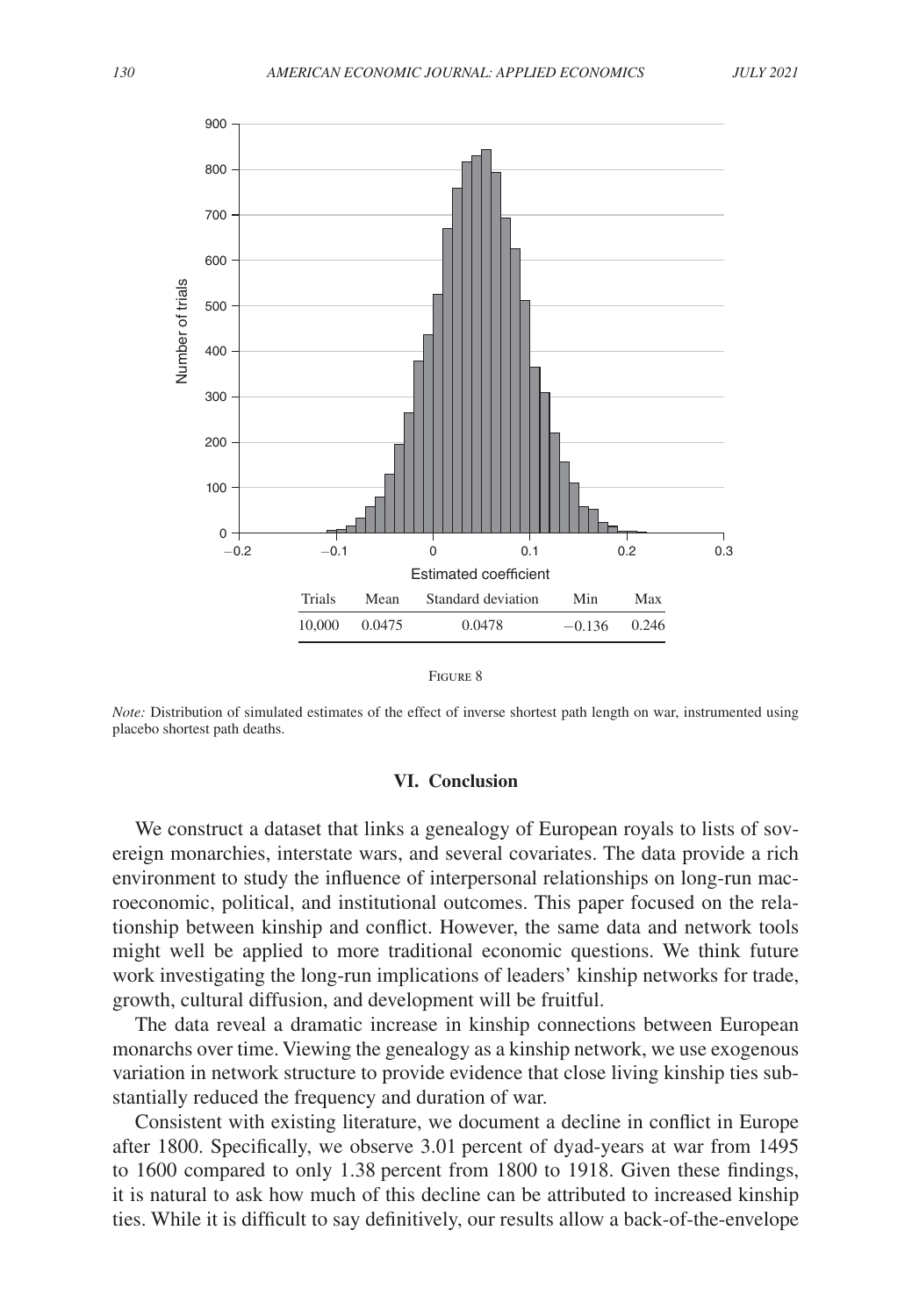analysis. Suppose we replaced the nineteenth century's kinship network with its sixteenth-century counterpart. This would result in average inverse shortest path length falling from 0.118 to 0.073. In the post-1800 subsample, we estimate a reduction in connectivity of this magnitude would cause war incidence to increase by 0.73 percentage points. Thus, our results suggest that roughly 45 percent of the decline in war can be attributed to growing kinship ties between rulers. While we acknowledge this sort of extrapolation is imperfect, it suggests that royal family networks played a significant role in keeping the peace.

This important quantitative role for dynastic marriage in international politics is consistent with its historical reach. Dynastic marriages and marriage alliance were not just a feature of early modern European politics but are a recurrent phenomenon across regions of the world and levels of development. Dynastic marriages are mentioned in the Bible (between King Solomon and a Pharaoh's daughter), are used to settle disputes between warring primitive tribes (Lévi-Strauss 1949), and are invoked today in debates around Chinese sovereignty over Tibet (Princess Wencheng of the Tang Dynasty was married to the King of Tibet in 641).

One broad takeaway from this project is that international relations models that eschew the role of individuals in favor of the collective state are likely ignoring important variables. Rather than being solely driven by abstract geostrategic imperatives, we show that international political outcomes are greatly influenced by a leader's personal identity and interpersonal relationships. This is in line with the public choice tradition, which emphasizes the role of the individual in politics. It is also consistent with Jones and Olken (2005), who find that the identity of autocratic world leaders has been an important determinant of economic growth in the modern age.

While our study is focused on a specific region and bygone era, its key message is universal and timeless. Close lines of communication and tight personal relationships between leaders are vital to preserving peace. In the past, these ties took the form of royal family relationships. Today, professional diplomats may play the same role. Interruptions of these linkages can have devastating consequences, and thus redundancy in these systems is highly desirable.

#### REFERENCES

- **[Ancestry.com](http://Ancestry.com).** 2018. The [Ancestry.com](http://Ancestry.com) Online Genealogy Multiple Entries. Retrieved December 3, 2018. [www.ancestry.com.](http://www.ancestry.com) See data for detailed tabular citations.
- **Banerjee, Abhijit, Arun G. Chandrasekhar, Esther Duflo, and Matthew O. Jackson.** 2016. "Gossip: Identifying Central Individuals in a Social Network." Stanford Working Paper 515.
- **Benzell, Seth G. and Kevin Cooke.** 2021. "Replication data for: A Network of Thrones: Kinship and Conflict in Europe, 1495–1918." American Economic Association [publisher], Inter-university Consortium for Political and Social Research [distributor]. <https://doi.org/10.3886/E117045V1>.
- **Bonney, Richard.** 1991. *The European Dynastic States, 1494–1660*. Short Oxford History of the Modern World. New York: Oxford University Press.
- **Brecke, Peter.** 2012. "Violent Conflicts 1400 AD to the Present in Different Regions of the World." Unpublished.
- **Cameron, A. Colin, and Douglas L. Miller.** 2015. "A Practitioner's Guide to Cluster-Robust Inference." *Journal of Human Resources* 50 (2): 317–72.
	- **Cokayne, George Edward, ed.** 1890. *Complete Peerage of England, Scotland, Ireland, Great Britain and the United Kingdom: Extant, Extinct, or Dormant*. London: George Bell and Sons.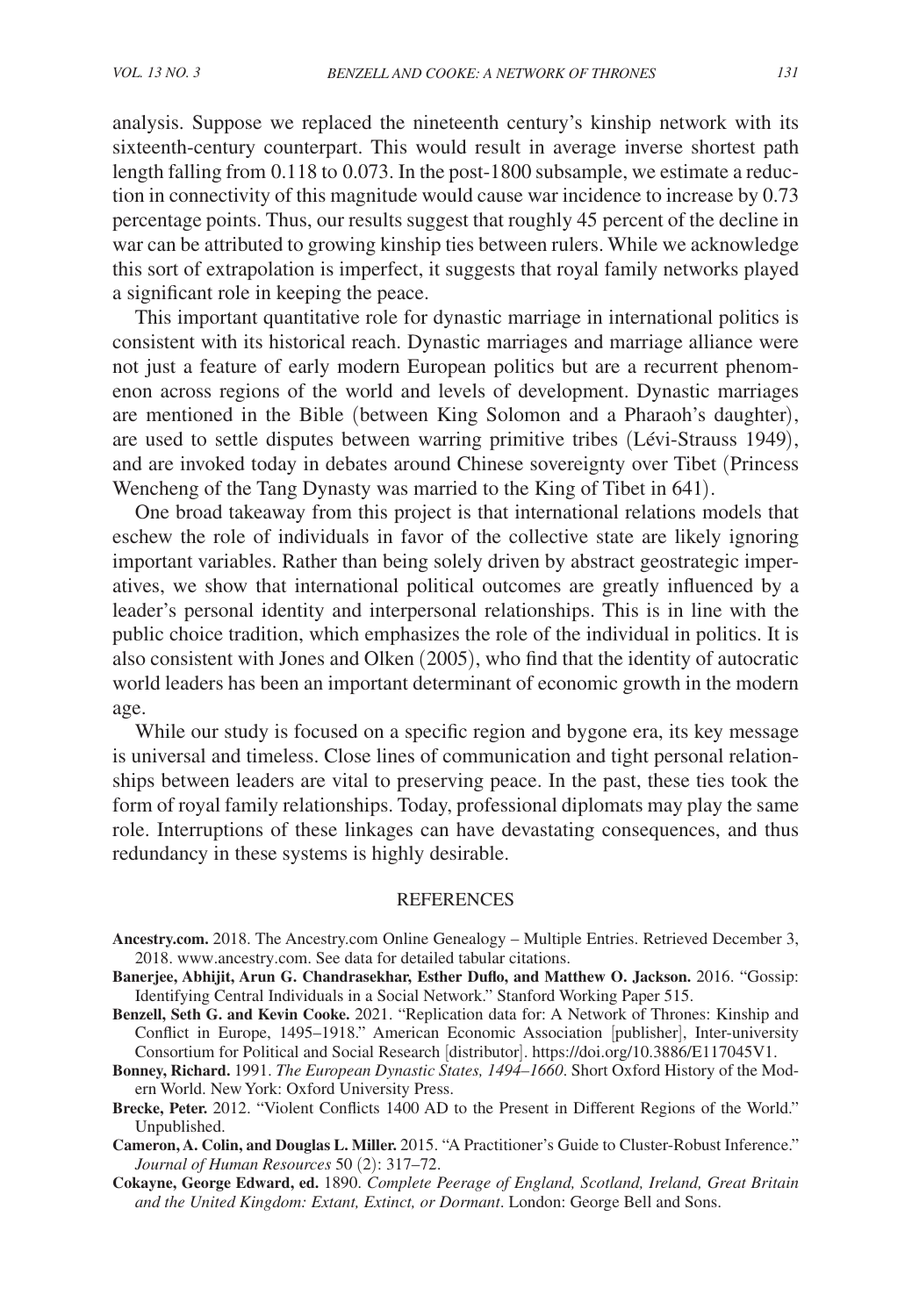- **Cummins, Neil.** 2017. "Lifespans of the European Elite: 800–1800." *Journal of Economic History* 77 (2): 406–39.
- **Curzon, Catherine.** 2018. Madame Gilflurt's Guide to Life: Glorious Georgian Gossip from the Quill of Catherine Curzon. Notable Deaths – Multiple Entries. Retrieved December 3, 2018. [www.](http://www.madamegilflurt.com) [madamegilflurt.com](http://www.madamegilflurt.com). See data for tabular citations.
- **de la Croix, David, and Omar Licandro.** 2015. "The Longevity of Famous People from Hammurabi to Einstein." *Journal of Economic Growth* 20 (3): 263–303.
- **Dube, Oeindrila, and S.P. Harish.** 2020. "Queens." *Journal of Political Economy* 128 (7): 2579–2652. **Egan, E.W., Constance B. Hintz, and Leonard F. Wise, ed.** 1976. *Kings, Rulers and Statesmen*. New York: Sterling.
	- **Encyclopædia Britannica Eleventh Edition.** 2018. Multiple entries. Retrieved December 3, 2018. [www.britannica.com](http://www.britannica.com). See data for detailed tabular citations.
	- **[Encyclopedia.com.](http://Encyclopedia.com)** 2018. People: History Multiple Entries. Retrieved December 3, 2018. [www.](http://www.Encyclopedia.com) [Encyclopedia.com.](http://www.Encyclopedia.com) See data for detailed tabular citations.
	- **Erasmus, Desiderius.** *The Education of a Christian Prince*. Translated by Lester K. Born. New York: W.W. Norton, 1968. Originally published as *Institutio Principis Christiani*. (1532).
- **Fichtner, Paula Sutter.** 1976. "Dynastic Marriage in Sixteenth-Century Habsburg Diplomacy and Statecraft: An Interdisciplinary Approach." *American Historical Review* 81 (2): 243–65.
- **Fisman, Raymond.** 2001. "Estimating the Value of Political Connections." *American Economic Review* 91 (4): 1095–1102.
- **Fleming, Patricia H.** 1973. "The Politics of Marriage among Non-Catholic European Royalty." *Current Anthropology* 14 (3): 231–49.
- **Gat, Azar.** 2013. "Is War Declining—and Why?" *Journal of Peace Research* 50 (2): 149–57.
- **Geneanet.** 2018. The Genealogy Library Multiple Entries. Retrieved December 3, 2018. [www.](http://www.en.geneanet.org) [en.geneanet.org.](http://www.en.geneanet.org) See data for detailed tabular citations.
- **[Geni.com.](http://Geni.com)** 2018. Geni Online Genealogy Multiple Entries. Retrieved December 3, 2018. [www.geni.](http://www.geni.com) [com](http://www.geni.com). See data for detailed tabular citations.
- **Gibler, Douglas M.** 2008. *International Military Alliances, 1648–2008*. Washington, DC: CQ Press.
- **Heritage History.** 2018. Resources Multiple Entries. Retrieved December 3, 2018. www.heritage[history.com.](http://heritage-history.com) See data for detailed tabular citations.
- **Hoffman, Philip T.** 2012. "Why Was It Europeans Who Conquered the World?" *Journal of Economic History* 72 (3): 601–33.
	- **Hooker, David.** 2018. The Hooker Family Genealogy Page Multiple Entries. Retrieved December 3, 2018. [www.djhooker.com.](http://www.djhooker.com) See data for detailed tabular citations.
	- **Iyigun, Murat.** 2008. "Luther and Suleyman." *Quarterly Journal of Economics* 123 (4): 1465–94.
- **Iyigun, Murat, Nathan Nunn, and Nancy Qian.** 2017. "Winter Is Coming: The Long-Run Effects of Climate Change on Conflict, 1400–1900." NBER Working Paper 23033.
- **Jackson, Matthew O.** 2008. *Social and Economic Networks*. Princeton, NJ: Princeton University Press.
- **Jackson, Matthew O., and Stephen Nei.** 2015. "Networks of Military Alliances, Wars, and International Trade." *PNAS* 112 (50): 15277–84.
- **Jones, Benjamin F., and Benjamin A. Olken.** 2005. "Do Leaders Matter? National Leadership and Growth since World War II." *Quarterly Journal of Economics* 120 (3): 835–64.
- Klein, D.J., and M. Randić. 1993. "Resistance Distance." *Journal of Mathematical Chemistry* 12 (1): 91–95.
	- **Koenig, Marlene Eilers.** 2018. Royal Musings Multiple Entries. Retrieved December 3, 2018. royal[musingsblogspotcom.blogspot.com.](http://musingsblogspotcom.blogspot.com) See data for detailed tabular citations.
	- **Langer, William L.** 1972. *An Encyclopedia of World History*. 5th ed. Boston: Houghton Mifflin.
	- **Lévi-Strauss, Claude.** *The Elementary Structures of Kinship*. Translated by James Harle Bell. Boston: Beacon Press, 1969. Originally published as *Les Structures Élémentaires de la Parenté*. (Paris: Presses Universitaires de France, 1949)
	- **Levy, Jack S.** 1983. *War in the Modern Great Power System: 1495–1975*. Lexington: University Press of Kentucky.
- **Levy, Jack S., and William R. Thompson.** 2005. "Hegemonic Threats and Great-Power Balancing in Europe, 1495–1999." *Security Studies* 14 (1): 1–33.
- **Mad Monarchist.** 2018. Multiple entries. Retrieved December 3, 2018. See data for detailed tabular citations.
- **Marshall, Monty G., and Ted Robert Gurr.** 2014. "Polity IV Project: Political Regime Characteristics and Transitions, 1800–2013." Center for Systemic Peace. [https://www.systemicpeace.org/polity/](https://www.systemicpeace.org/polity/polity4x.htm) [polity4x.htm](https://www.systemicpeace.org/polity/polity4x.htm) (accessed December 3, 2018).